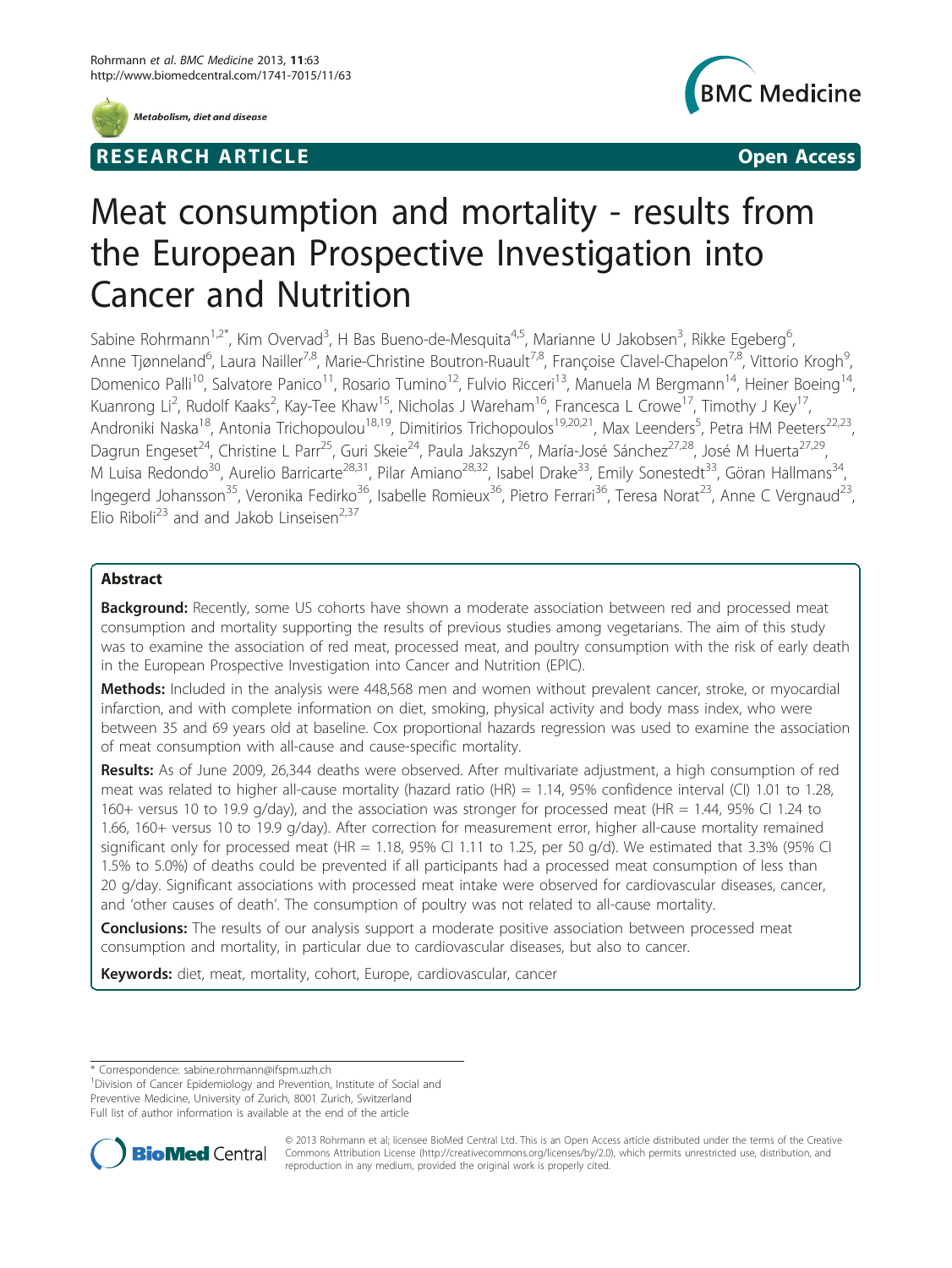## Background

Meat consumption has increased since World War II. While this increase has long been confined to the Western world, that is, North America, North and Western Europe, and Australia/New Zealand, meat consumption is now also on the rise in other countries, such as China, due to their economic development [\[1](#page-10-0)]. From a physiological perspective, a diet rich in meat has several potential nutritional benefits but also some potential adverse effects. Meat is rich in protein, iron, zinc and B-vitamins, as well as vitamin A. The bioavailability of iron and folate from meat is higher than from plant products such as grains and leafy green vegetables. The drawback, however, is the high content of cholesterol and saturated fatty acids, both of which have been shown to be positively associated with plasma low density lipoprotein (LDL) concentrations and the risk of coronary heart disease [[2](#page-10-0)]. Although iron is essential for prevention of anemia, a high intake, especially of heme iron, is related to the endogenous formation of N-nitroso compounds in the gastro-intestinal tract [[3,4](#page-10-0)] and, thus, may be a risk factor for some cancer entities, for example, colon cancer [\[5\]](#page-10-0).

Some prospective studies have evaluated the association between meat intake and mortality [[6-](#page-10-0)[17](#page-11-0)], but several of them were studies comparing meat consumers with vegetarians [\[9,11,13](#page-10-0)[,16](#page-11-0)]. One of the most recent studies, conducted among EPIC-Oxford participants, revealed that vegetarians as well as non-vegetarians with a healthconscious lifestyle had a statistically significantly lower mortality compared with the British general population [[9](#page-10-0)]. This is similar to the results of a German cohort, in which both vegetarians and health-conscious nonvegetarians had a statistically significantly lower overall mortality compared with the general population [\[11\]](#page-10-0). These results indicate that the decreased mortality in vegetarians compared with the general population is in large part due to a healthy lifestyle, that is, being non-smokers, being leaner and more physically active, and so on. However, large US cohorts have reported an increased risk for early mortality among individuals with a high red and processed meat consumption compared with low meat consumption independent of smoking, obesity and other potential confounders [\[6,8](#page-10-0)].

Within the European Prospective Investigation into Cancer and Nutrition (EPIC) including more than 500,000 participants from ten European countries and, thus, reflecting a very heterogeneous diet, we examined the association between meat consumption and the risk for overall and cause-specific mortality.

## Methods

#### Population

EPIC is a large prospective cohort study conducted in 23 centers in 10 European countries [France, Italy (Florence,

Varese, Ragusa, Turin, Naples), Spain (Asturias, Granada, Murcia, Navarra, San Sebastian), The Netherlands (Bilthoven, Utrecht), United Kingdom (UK; Cambridge, Oxford), Greece, Germany (Heidelberg, Potsdam), Sweden (Malmö, Umea), Norway, and Denmark (Aarhus, Copenhagen)]. In most centers, the participants were recruited from the general population. However, the French cohort comprises female members of a health insurance program for school and university employees. Spanish and Italian participants were recruited among blood donors, members of several health insurance programs, employees of several enterprises, civil servants, but also the general population. In Utrecht and Florence, participants in mammographic screening programs were recruited for the study. In Oxford, half of the cohort consisted of 'health conscious' subjects from England, Wales, Scotland, and Northern Ireland. The cohorts of France, Norway, Utrecht, and Naples include women only [[18](#page-11-0)]. Participants were recruited between 1992 and 2000 depending on the study center. At recruitment, men were 40 to 70 and women 35 to 70 years old [[18\]](#page-11-0). All participants gave written informed consent to use their questionnaire data and the Internal Review Boards of the International Agency for Research on Cancer and all EPIC recruitment centers approved the analyses based on EPIC participants.

Of 511,781 apparently healthy participants at baseline, we excluded individuals with a ratio for energy intake versus energy expenditure in the top or bottom  $1\%$  ( $n =$ 10,197) and those with self-reported cancer, stroke or myocardial infarction at baseline ( $n = 29,300$ ). We further excluded participants with unknown smoking status at baseline ( $n = 23,716$ ). The analytical cohort included 448,568 participants.

### Exposure assessment

Following the results of several methodological studies conducted in the early 1990s, habitual diet over the previous twelve months was measured at recruitment by country-specific instruments designed to capture local dietary habits and to provide high compliance [\[18\]](#page-11-0). Seven countries adopted an extensive self-administered dietary questionnaire, which can provide data on up to 300 to 350 food items per country. In Greece, Spain and Ragusa, the dietary questionnaire was very similar in content to the above, but was administered by direct interview. A food frequency questionnaire (FFQ) and a seven-day food record were adopted in the UK. In Malmö, Sweden, a quantitative questionnaire combined with a seven-day menu book and an interview was used. Baseline food consumption, as well as ethanol and energy intake, was calculated from the dietary instruments applied in each center.

For this analysis, meats were grouped into red meat (beef, pork, mutton/lamb, horse, goat), processed meat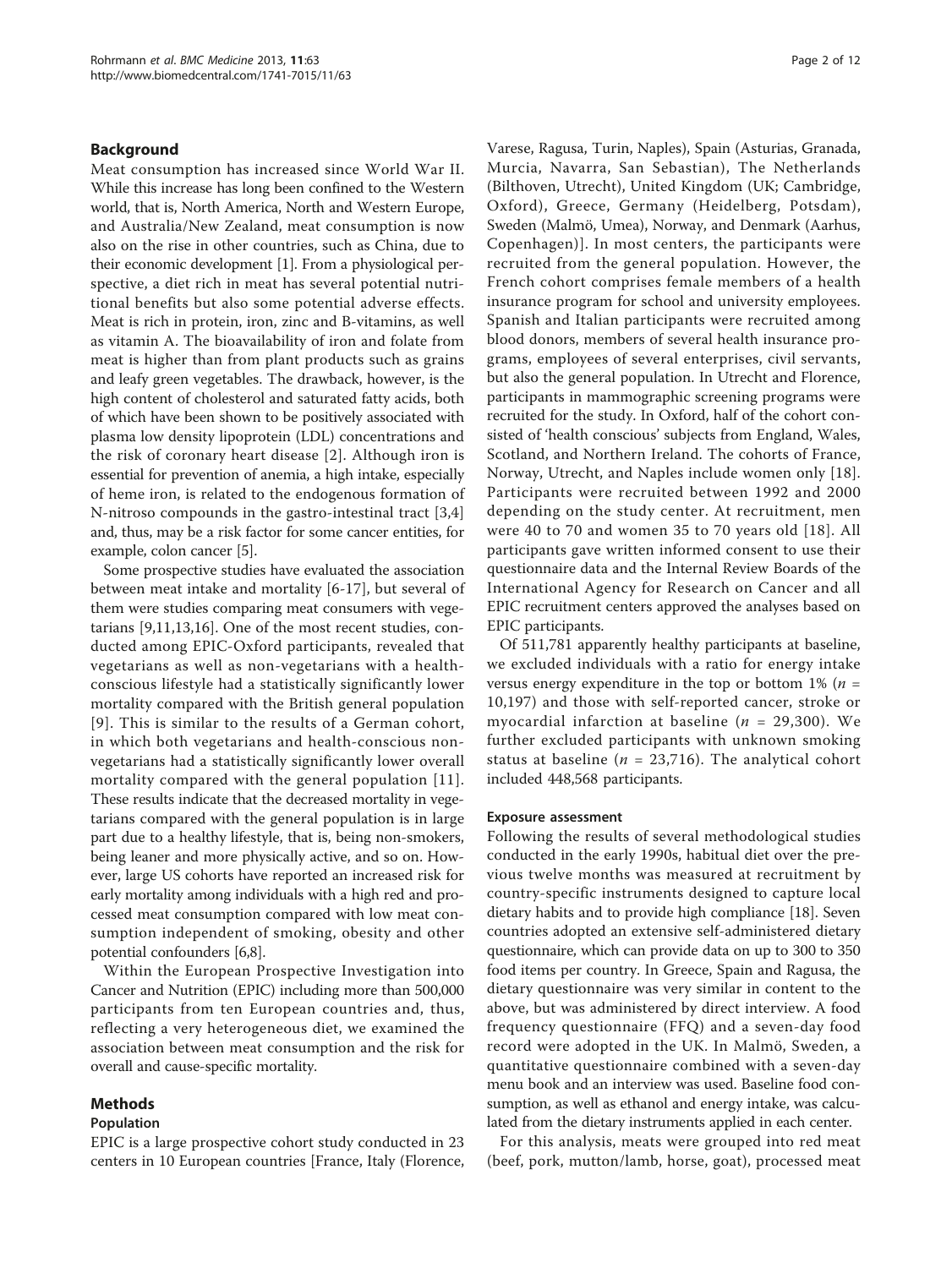(all meat products, including ham, bacon, sausages; small part of minced meat that has been bought as a ready-toeat product) and white meat (poultry, including chicken, hen, turkey, duck, goose, unclassified poultry, and rabbit (domestic)). Processed meat mainly refers to processed red meat but may contain small amounts of processed white meat as well, for example, in sausages.

A set of core questions posed at recruitment that was similar in all participating centers ensured comparability of non-dietary questions and assessed information on education, medical history (including history of stroke, myocardial infarction, and cancer), alcohol consumption, physical activity, lifetime history of consumption of tobacco products including smoking status (current, past, or never smoker), type of tobacco (cigarettes, cigars, or pipe), number of cigarettes currently smoked, and age when participants started and, if applicable, quit smoking [\[18](#page-11-0)]. Height and weight were measured in all EPIC centers except for France, Norway, and Oxford, for which self-reported height and weight was recorded. In Oxford, self-reports were improved by using prediction equations [[19](#page-11-0)].

## Outcome assessment

Information on vital status and the cause and date of death were ascertained using record linkages with cancer registries, Boards of Health, and death indices (in Denmark, Italy, the Netherlands, Norway, Spain, Sweden, and the UK) or active follow-up (in Germany, Greece, and France). Active follow-up included inquiries by mail or telephone to participants, municipal registries, regional health departments, physicians, and hospitals. Participants were censored as follows: June, 2005 (Cambridge), December 2006 (France, Varese, Turin, Naples, Granada, Murcia, Malmo, and Denmark), December 2007 (Florence, San Sebastian, Umeå and Norway), December 2008 (Ragusa, Asturias, Navarra, and the Netherlands); June 2009 (Oxford). For Germany and Greece, the end of the follow up was considered to be the last known contact or date of death, whichever came first. Cause of death was coded according to the  $10<sup>th</sup>$  Revision of the International Classification of Diseases (ICD-10). The underlying causes of death were used to estimate the cause-specific mortality: cancer (ICD-10: C00 to D48), cardiovascular diseases (I00 to I99), respiratory diseases (J30 to J98), digestive diseases (K20 to K92), and other diseases. Currently, vital status is known for 98.4% of all EPIC subjects.

## Statistical analysis

Cox proportional hazards regression was used to examine the association of meat consumption with all-cause and cause-specific mortality. To explore the shape of the risk function, we fitted a Cox proportional hazards model with restricted cubic splines for red and processed meat and poultry intake treated as continuous variables [[20](#page-11-0),[21](#page-11-0)]. We specified four knot positions at 10, 20, 40, and 80 g per day of red or processed meat intake. Other knot positions were specified but did not appreciably change the curves. After examining the shape of the association between red and processed meat intake with mortality in restricted cubic spline models, we decided to choose the second category as the reference category in the categorical model (see below) for all three types of meat, that is, also for poultry for consistency reasons.

In a second step, we modeled meat intake as categorical variables as follows: red and processed meat 0 to 9.9, 10 to 19.9, 20 to 39.9, 40 t0 79.9, 80 to 159.9, and ≥160 g/day; poultry 0 to 4.9, 5 to 9.9, 10 to 19.9, 20 to 39.9, 40 to 79.9, and ≥80 g/day. Age was used as the primary time variable in the Cox models. Time at entry was age at recruitment, exit time was age when participants died, were lost to follow-up, or were censored at the end of the follow-up period, whichever came first. The analyses were stratified by sex, center, and age at recruitment in one-year categories. To adjust for lifelong tobacco smoking, we included baseline smoking status and intensity of smoking as one variable (never smokers (reference category); current cigarette smokers (three categories: 1 to 14, 15 to 24 and 25+ cigarettes/day); former smokers who stopped less than 10 years ago, 11 to 20 years ago, 20+ years ago; other smokers (one category including pipe or cigar smokers and occasional smokers)). In addition, duration of smoking in 10-year categories (≤10 (reference category), 11 to 20, 21 to 30, 31 to 40, 41 to 50, >50 years) is added as a second variable in the statistical models. We separately adjusted for the amount of smoking and the duration of smoking instead of using pack-years of smoking to differentiate better between, for example, heavy smokers of a short duration and light smokers for a long duration [[22\]](#page-11-0). Additionally, all analyses were adjusted for body weight and height, energy intake, intake of alcohol (all continuous), physical activity index (active, moderately active, moderately inactive, inactive, missing) [\[23](#page-11-0)], and education (none or primary school completed; technical/ professional school; secondary school; university degree; missing). We additionally examined the effect of mutually adjusting intake of the three types of meat for each other. We also explored meat intake in models without adjusting for total energy intake. Additionally adjusting for fruit and vegetable consumption did not appreciably change the observed associations and was not included in the main models.

In order to improve the comparability of dietary data across the participating centers, dietary intakes from the questionnaires were calibrated using a standardized 24-hour dietary recall [[24](#page-11-0),[25](#page-11-0)], thus, partly correcting for over- and underestimation of dietary intakes [[26](#page-11-0)].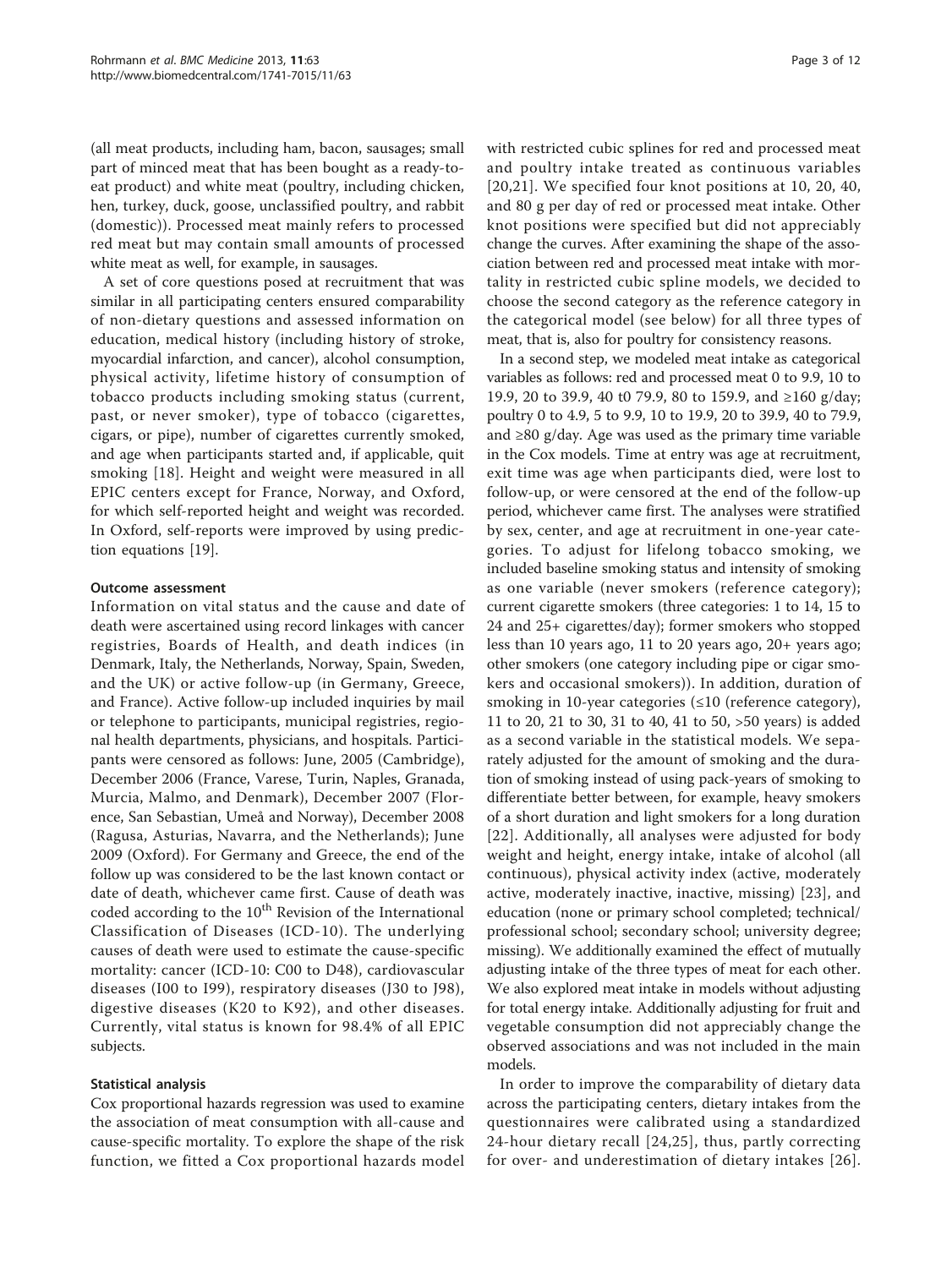A 24-hour dietary recall was collected from an 8% random sample of each center's participants. Dietary intakes were calibrated using a fixed effects linear model in which gender- and center-specific 24-hour dietary recall data were regressed on the questionnaire data controlling for weight, height, age, day of the week, and season of the year. The confidence intervals (CIs) of the risk estimates, obtained using calibrated data, were estimated using bootstrap sampling to take into account the uncertainty related to measurement error correction. Calibrated and uncalibrated data were used to estimate the association of meat consumption with mortality on a continuous scale.

Results of the 24-hour recalls (mean, standard error of the mean) were also used to describe the FFQ-based intake categories of red meat, processed meat, and poultry.

In our analysis, we considered cause-specific mortality in addition to overall mortality. Therefore, we fitted a competing risk model [[27\]](#page-11-0) which, however, resulted in similar associations as those observed in non-competing risk models for deaths from cancer, cardiovascular diseases, respiratory diseases, digestive diseases, and other diseases, and are not shown in the tables.

Results might differ between subgroups of the study population due to different health behaviors in, for example, men and women, or interactions between nutrients in different foods. Therefore, sub-analyses were performed by sex and smoking status (never, former, current), alcohol consumption (dichotomized by sex-specific median), and fruit and vegetable consumption (dichotomized by sexspecific median). Including cross-product terms along with the main effect terms in the Cox regression model tested for interaction on the multiplicative scale. The statistical significance of the cross-product terms was evaluated using the likelihood ratio test. Heterogeneity between countries was assessed using likelihood chi-square tests. We also examined whether the associations differed in the first two years and the succeeding years of follow-up.

The population attributable risk (PAR), which describes the proportion of cases that would be prevented if everyone in the study population had the reference level of the exposure, was estimated based on the formula [\[28\]](#page-11-0):

$$
PAR=\left(\left(\sum P_{i}\left(HR_{i-}1\right)\right)/\left(1+\sum P_{i}\left(HR_{i-}1\right)\right)\right)\times100,
$$

where  $HR_i$  and  $P_i$  are the multivariate adjusted relative risks and the prevalence, respectively, in the study population for the i<sup>th</sup> exposure category (processed meat consumption 20+  $g/day$ ; I = 0: reference group (processed meat 0 to 19  $g/day$ ).

All analyses were conducted using SAS version 9.1 (SAS Institute, Cary, North Carolina).

## **Results**

Men and women in the top categories of red or processed meat intake in general consumed fewer fruits and vegetables than those with low intake. They were more likely to be current smokers and less likely to have a university degree (Table [1\)](#page-4-0). Men with high red meat consumption consumed more alcohol than men with a low consumption, which was not seen in women. Baseline characteristics by consumption of poultry differed somewhat from the pattern observed for red and processed meat; individuals consuming more than 80 g poultry per day had a higher consumption of fruits and vegetables than those with an intake of less than 5 g per day, but there was no difference in smoking habits at baseline.

Median follow-up time of our cohort was 12.7 years with a maximum of 17.8 years; median follow-up time was 8.5 years in cases and 12.9 years in non-cases. During the follow-up period, 26,344 study participants (11,563 men and 14,781 women) died. Of these, 5,556 died of cardiovascular diseases, 9,861 of cancer, 1,068 of respiratory diseases, 715 of digestive tract diseases, and 9,144 of other causes (including 976 who died from external causes). A high consumption of red meat was related to increased all-cause mortality (Table [2](#page-5-0)). Participants with an intake of  $160+$  g red meat/day had a HR =  $1.37$  (95%) CI 1.23 to 1.54) compared with individuals with an intake of 10 to 19.9 g/day in the simple model taking into account age, study center, and sex. The association was attenuated in the multivariate model, but was still statistically significant (HR =  $1.14$ , 95% CI 1.01 to 1.28). The association for processed meat was stronger than for red meat. In the multivariate model, the HR for high (160+ g/day) versus low intake was 1.44 (95% CI 1.24 to 1.66). Low consumption of poultry was associated with increased all-cause mortality compared with moderate consumption (Table [2](#page-5-0)), but there was no association of high poultry consumption compared with moderate consumption. Mutual adjustment for all meat groups did not appreciably change the observed associations for processed meat and poultry, but the elevated total mortality observed in the highest category of red meat consumption became statistically insignificant (Table [2](#page-5-0)). We estimated that 3.3% (95% CI 1.5 to 5.0%) of deaths could be prevented if all participants had a processed meat consumption of less than 20 g/day.

We also evaluated the association between meat consumption and all-cause mortality in two continuous models, that is, obtaining uncalibrated and calibrated risk estimates (Table [3\)](#page-5-0). Similarly to the observation of no association between red meat consumption and allcause mortality in the multivariable categorical model, we observed no statistically significant association in the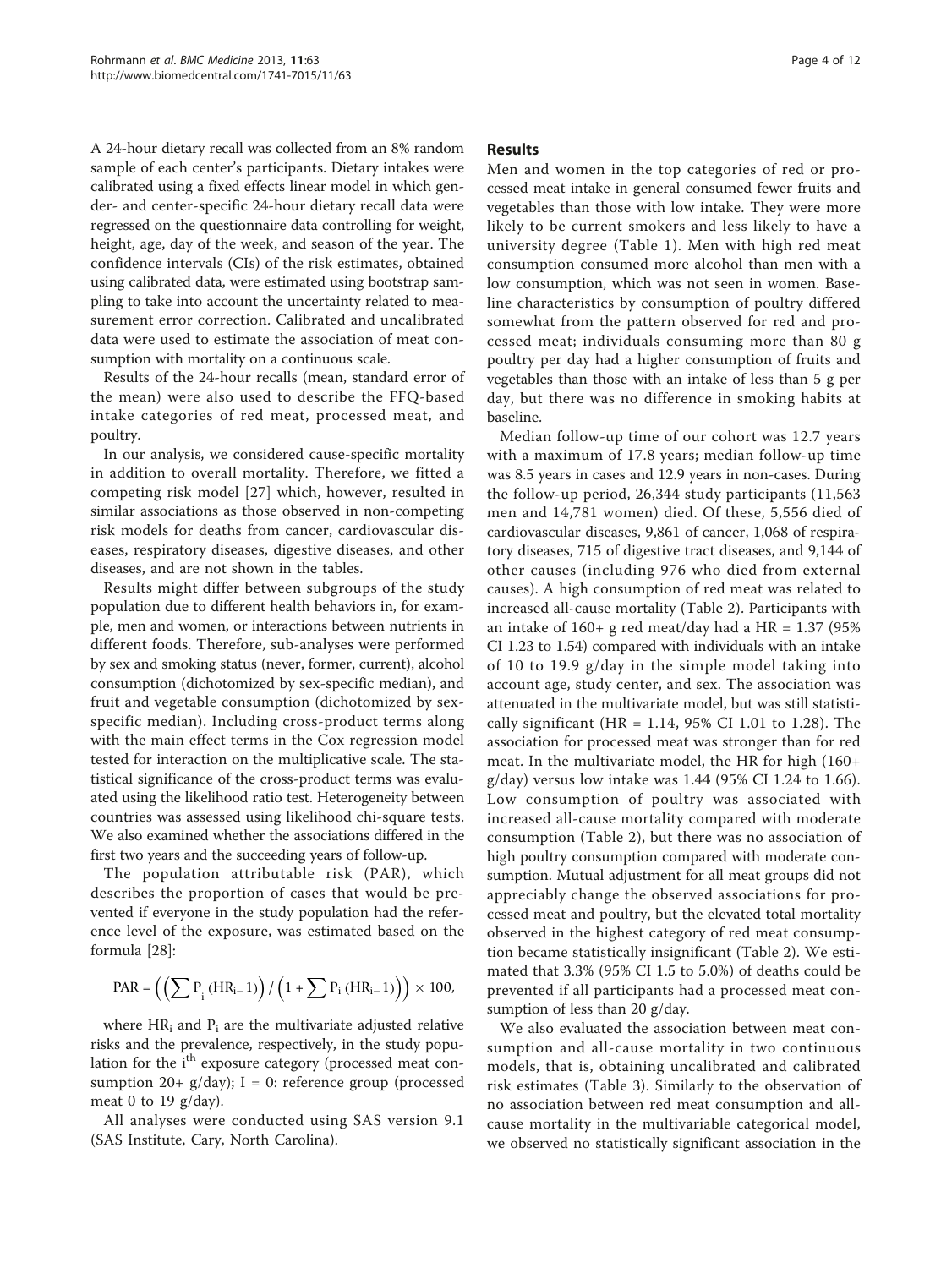| All  |             |                          | Red meat          | <b>Processed meat</b> |                          |                  |              |          |                   | Poultry      |        |      |                  |                          |      |             |                 |      |              |
|------|-------------|--------------------------|-------------------|-----------------------|--------------------------|------------------|--------------|----------|-------------------|--------------|--------|------|------------------|--------------------------|------|-------------|-----------------|------|--------------|
|      |             |                          | 0 to 9.9 $q$ /day |                       |                          | $\geq$ 160 g/day |              |          | 0 to 9.9 $q$ /day |              |        |      | $\geq$ 160 g/day | 0 to 4.9 $q/day$         |      |             | $\geq$ 80 g/day |      |              |
|      | (Q1 to Q3)  | Median                   |                   | (Q1 to Q3)            | Median                   |                  | (Q1 to Q3)   | Median   |                   | (Q1 to Q3)   | Median |      | (Q1 to Q3)       | Median                   |      | (Q1 to Q3)  | Median          |      | (Q1 to 3)    |
| 45.1 | $-59.1$     | 46.9                     | 38.0              | $-57.0$               | 53.3                     | 50.1             | $-57.7$      | 50.7     | 41.2              | $-60.1$      | 49.5   | 43.1 | $-55.5$          | 51.3                     |      | 42.6 -59.6  | 52.3            | 45.9 | -57.8        |
| 24.0 | $-28.5$     | 24.4                     | 22.4              | $-26.6$               | 27.0                     | 24.9             | $-29.8$      | 25.8     | 23.4              | $-28.4$      | 27.1   | 24.8 | $-29.8$          | 25.3                     | 23.2 | $-27.7$     | 27.4            | 25.1 | $-30.1$      |
| 1947 | $-2816$     | 2028                     | 1659              | $-2459$               | 3101                     | 2680             | $-3616$      | 2119     | 1749              | $-2552$      | 3206   | 2739 | $-3750$          | 2216                     | 1814 | $-2681$     | 2673            | 2240 | $-3162$      |
| 4.2  | $-29.7$     | 8.2                      | 1.7               | $-19.0$               | 23.4                     | 9.4              | $-47.2$      | 10.2     | 2.3               | $-24.3$      | 19.0   | 6.1  | $-40.3$          | 10.3                     | 2.6  | $-24.4$     | 15.1            | 3.3  | $-35.0$      |
| 26.3 | $-82.4$     | $\overline{\phantom{m}}$ |                   |                       | $\overline{\phantom{m}}$ |                  |              | 32.5     | 2.9               | $-63.8$      | 54.0   | 31.7 | $-86.7$          | 28.0                     | 4.9  | $-59.9$     | 65.8            | 34.8 | $-100.5$     |
| 14.7 | $-58.3$     | 2.0                      | 0.1               | $-15.9$               | 48.2                     | 26.8             | $-75.1$      | $\equiv$ |                   |              |        |      |                  | 30.1                     | 3.8  | $-59.7$     | 29.3            | 13.6 | $-55.0$      |
| 6.5  | $-27.6$     | 0.0                      | 0.0               | $-8.1$                | 24.2                     | 12.4             | $-38.4$      | 12.2     | 0.0               | $-30.2$      | 13.2   | 5.6  | $-26.2$          | $\overline{\phantom{m}}$ |      |             |                 |      |              |
| 93.0 | $-246.0$    | 203.3                    | 119.4             | $-306.3$              | 198.5                    |                  | 130.2 -294.1 | 284.0    | 167.6             | $-433.5$     | 120.4  | 82.3 | $-181.4$         | 127.3                    | 75.9 | $-216.3$    | 233.5           |      | 155.5 -346.2 |
|      | 82.2 -280.7 | 182.0                    | 97.8              | $-304.8$              | 142.9                    |                  | 64.7 -254.6  | 251.1    |                   | 139.8 -388.0 | 115.0  | 66.0 | $-207.6$         | 135.9                    |      | 72.0 -242.7 | 235.2           |      | 115.2 -391.3 |
|      | $\%$        | <b>Number</b>            |                   | $\%$                  | <b>Number</b>            |                  | $\%$         | Number   |                   | $\%$         | Number |      | $\%$             | <b>Number</b>            |      | $\%$        | <b>Number</b>   |      | $\%$         |
|      | 36.3        | 5892                     |                   | 50.6                  | 769                      |                  | 28.1         | 9602     |                   | 39.6         | 619    |      | 28.7             | 10707                    | 39.7 |             | 745             | 33.0 |              |
|      | 37.1        | 4161                     |                   | 35.7                  | 877                      |                  | 32.1         | 8570     |                   | 35.4         | 816    |      | 37.8             | 9784                     |      | 36.3        | 909             |      | 40.2         |
|      | 26.6        | 1592                     |                   | 13.7                  | 1090                     |                  | 39.8         | 6059     |                   | 25.0         | 723    |      | 33.5             | 6449                     |      | 23.9        | 606             |      | 26.8         |
|      | 18.3        | 2057                     |                   | 17.7                  | 408                      |                  | 14.9         | 5751     |                   | 23.7         | 346    |      | 16.0             | 4854                     |      | 18.0        | 397             |      | 17.6         |
|      | 24.7        | 2908                     |                   | 25.0                  | 856                      |                  | 31.3         | 5055     |                   | 20.9         | 559    |      | 25.9             | 6295                     |      | 23.4        | 621             |      | 27.5         |
|      | 27.0        | 5335                     |                   | 45.8                  | 641                      |                  | 23.4         | 7956     |                   | 32.8         | 522    |      | 24.2             | 8859                     |      | 32.9        | 479             |      | 21.2         |
|      | (Q1 to Q3)  | Median                   |                   | (Q1 to Q3)            | Median                   |                  | (Q1 to Q3)   | Median   |                   | (Q1 to Q3)   | Median |      | (Q1 to Q3)       | Median                   |      | (Q1 to Q3)  | Median          |      | (Q1 to Q3)   |
| 44.8 | -57.5       | 47.8                     | 38.6              | $-55.5$               | 51.9                     | 47.0             | $-57.2$      | 51.1     | 42.0              | $-58.9$      | 47.7   | 42.3 | $-53.8$          | 50.3                     | 42.7 | $-57.8$     | 51.8            | 44.6 | -58.0        |

<span id="page-4-0"></span>

|                                  |               |            |          | 0 to 9.9 g/day |            |          | $\geq$ 160 g/day         |       |            | 0 to 9.9 $g$ /day |       |            | ≥160 g/day    |       |            | 0 to 4.9 $g/day$ |             |             | $\geq$ 80 g/day |       |              |
|----------------------------------|---------------|------------|----------|----------------|------------|----------|--------------------------|-------|------------|-------------------|-------|------------|---------------|-------|------------|------------------|-------------|-------------|-----------------|-------|--------------|
| Men                              | Median        | (Q1 to Q3) |          | Median         | (Q1 to Q3) |          | Median                   |       | (Q1 to Q3) | Median            |       | (Q1 to Q3) | Median        |       | (Q1 to Q3) | Median           |             | (Q1 to Q3)  | Median          |       | (Q1 to 3)    |
| Age at recruitment<br>(years)    | 52.3          | 45.1       | $-59.1$  | 46.9           | 38.0       | $-57.0$  | 53.3                     | 50.1  | $-57.7$    | 50.7              | 41.2  | $-60.1$    | 49.5          | 43.1  | $-55.5$    | 51.3             | 42.6        | $-59.6$     | 52.3            | 45.9  | $-57.8$      |
| BMI ( $kg/m2$ )                  | 26.1          | 24.0       | $-28.5$  | 24.4           | 22.4       | $-26.6$  | 27.0                     | 24.9  | $-29.8$    | 25.8              | 23.4  | $-28.4$    | 27.1          | 24.8  | $-29.8$    | 25.3             | 23.2        | $-27.7$     | 27.4            | 25.1  | $-30.1$      |
| Energy intake (kcal/<br>day)     | 2351          | 1947       | $-2816$  | 2028           | 1659       | $-2459$  | 3101                     | 2680  | $-3616$    | 2119              | 1749  | $-2552$    | 3206          | 2739  | $-3750$    | 2216             | 1814        | $-2681$     | 2673            | 2240  | $-3162$      |
| Alcohol intake (g/day)           | 12.9          | 4.2        | $-29.7$  | 8.2            | 1.7        | $-19.0$  | 23.4                     | 9.4   | $-47.2$    | 10.2              | 2.3   | $-24.3$    | 19.0          | 6.1   | $-40.3$    | 10.3             | 2.6         | $-24.4$     | 15.1            | 3.3   | $-35.0$      |
| Red meat (g/day)                 | 51.0          | 26.3       | $-82.4$  | $\equiv$       |            |          | $\overline{\phantom{m}}$ |       |            | 32.5              | 2.9   | $-63.8$    | 54.0          | 31.7  | $-86.7$    | 28.0             | 4.9         | $-59.9$     | 65.8            | 34.8  | $-100.5$     |
| Processed meat (g/<br>day)       | 33.2          | 14.7       | $-58.3$  | 2.0            | 0.1        | $-15.9$  | 48.2                     | 26.8  | $-75.1$    | $\equiv$          |       |            | ÷,            |       |            | 30.1             | 3.8         | $-59.7$     | 29.3            | 13.6  | $-55.0$      |
| Poultry (g/day)                  | 15.1          | 6.5        | $-27.6$  | 0.0            | 0.0        | $-8.1$   | 24.2                     | 12.4  | $-38.4$    | 12.2              | 0.0   | $-30.2$    | 13.2          | 5.6   | $-26.2$    | $\overline{a}$   |             |             |                 |       |              |
| Vegetable intake (g/<br>day)     | 149.6         | 93.0       | $-246.0$ | 203.3          | 119.4      | $-306.3$ | 198.5                    | 130.2 | $-294.1$   | 284.0             | 167.6 | $-433.5$   | 120.4         | 82.3  | $-181.4$   | 127.3            | 75.9        | $-216.3$    | 233.5           | 155.5 | $-346.2$     |
| Fruit intake (g/day)             | 157.0         | 82.2       | $-280.7$ | 182.0          | 97.8       | $-304.8$ | 142.9                    | 64.7  | $-254.6$   | 251.1             | 139.8 | $-388.0$   | 115.0         | 66.0  | $-207.6$   | 135.9            | 72.0        | $-242.7$    | 235.2           |       | 115.2 -391.3 |
|                                  | <b>Number</b> | %          |          | Number         |            | $\%$     | Number                   |       | $\%$       | Number            |       | $\%$       | Number        |       | $\%$       | Number           |             | $\%$        | Number          |       | $\%$         |
| Never smoker                     | 46191         | 36.3       |          | 5892           | 50.6       |          | 769                      |       | 28.1       | 9602              |       | 39.6       | 619           |       | 28.7       | 10707            |             | 39.7        | 745             |       | 33.0         |
| Former smoker                    | 47210         | 37.1       |          | 4161           | 35.7       |          | 877                      |       | 32.1       | 8570              | 35.4  |            | 816           | 37.8  |            | 9784             | 36.3        |             | 909             |       | 40.2         |
| Current smoker                   | 33920         | 26.6       |          | 1592           | 13.7       |          | 1090                     | 39.8  |            | 6059              |       | 25.0       | 723           | 33.5  |            | 6449             |             | 23.9        | 606             |       | 26.8         |
| Physically inactive <sup>a</sup> | 23258         | 18.3       |          | 2057           | 17.7       |          | 408                      | 14.9  |            | 5751              | 23.7  |            | 346           | 16.0  |            | 4854             |             | 397<br>18.0 |                 |       | 17.6         |
| Physically active <sup>a</sup>   | 31425         | 24.7       |          | 2908           | 25.0       |          | 856                      |       | 31.3       | 5055              | 20.9  |            | 559           |       | 25.9       | 6295             | 23.4<br>621 |             |                 |       | 27.5         |
| University degree                | 34429         | 27.0       |          | 5335           | 45.8       |          | 641                      |       | 23.4       | 7956              |       | 32.8       | 522           |       | 24.2       | 8859             |             | 32.9        | 479             |       | 21.2         |
| Women                            | Median        | (Q1 to Q3) |          | Median         | (Q1 to Q3) |          | Median                   |       | (Q1 to Q3) | <b>Median</b>     |       | (Q1 to Q3) | <b>Median</b> |       | (Q1 to Q3) | Median           |             | (Q1 to Q3)  | Median          |       | (Q1 to Q3)   |
| Age at recruitment<br>(years)    | 50.9          | 44.8       | $-57.5$  | 47.8           | 38.6       | $-55.5$  | 51.9                     | 47.0  | $-57.2$    | 51.1              | 42.0  | $-58.9$    | 47.7          | 42.3  | $-53.8$    | 50.3             | 42.7        | $-57.8$     | 51.8            | 44.6  | $-58.0$      |
| BMI (kg/m2)                      | 24.1          | 21.9       | $-27.2$  | 22.9           | 21.0       | $-25.5$  | 24.8                     | 22.2  | $-28.3$    | 23.9              | 21.6  | $-27.2$    | 26.6          | 23.4  | $-30.7$    | 23.3             | 21.2        | $-26.0$     | 26.8            | 23.8  | $-30.4$      |
| Energy intake (kcal/<br>day)     | 1871          | 1548       | $-2252$  | 1718           | 1399       | $-2087$  | 2561                     | 2183  | $-3057$    | 1730              | 1430  | $-2079$    | 2695          | 2305  | $-3154$    | 1789             | 1468        | $-2156$     | 2053            | 1687  | $-2509$      |
| Alcohol intake (g/day)           | 3.5           | 0.6        | $-11.1$  | 3.3            | 0.5        | $-10.3$  | 6.1                      | 0.8   | $-18.2$    | 2.6               | 0.4   | $-10.0$    | 4.5           | 0.9   | $-12.1$    | 3.6              | 0.6         | $-10.9$     | 1.9             | 0.0   | $-10.1$      |
| Red meat (g/day)                 | 33.1          | 16.1       | $-56.7$  | $\equiv$       |            |          | $\overline{\phantom{a}}$ |       |            | 20.4              | 2.2   | $-44.6$    | 38.4          | 21.7  | $-65.9$    | 13.8             | 1.4         | $-38.2$     | 35.4            | 16.7  | $-62.8$      |
| Processed meat (g/<br>day)       | 21.4          | 9.1        | $-38.5$  | 4.6            | 1.0        | $-20.7$  | 29.9                     | 16.2  | $-51.4$    | $\equiv$          |       |            | $\equiv$      |       |            | 15.4             | 2.0         | $-34.3$     | 16.7            | 6.4   | $-32.4$      |
| Poultry (g/day)                  | 12.6          | 4.6        | $-22.3$  | 0.6            | 0.0        | $-8.1$   | 15.1                     | 0.0   | $-35.7$    | 8.2               | 0.0   | $-19.5$    | 13.2          | 5.5   | $-23.8$    | $\equiv$         |             |             |                 |       |              |
| Vegetable intake (g/<br>day)     | 184.4         | 117.2      | $-284.3$ | 219.6          | 133.8      | $-327.1$ | 290.8                    | 188.1 | $-419.2$   | 241.9             | 150.7 | $-362.4$   | 159.9         | 101.3 | $-244.4$   | 179.8            | 108.8       | $-286.1$    | 259.9           | 171.2 | $-375.6$     |
| Fruit intake (g/day)             | 209.9         | 120.1      | $-324.0$ | 212.7          | 121.0      | $-331.9$ | 226.4                    | 122.4 | $-343.5$   | 251.6             | 149.9 | $-377.7$   | 180.5         | 96.3  | $-276.4$   | 194.7            | 110.7       | $-308.0$    | 257.8           | 150.0 | $-411.2$     |
|                                  | Number        | $\%$       |          | Number         | $\%$       |          | Number                   |       | $\%$       | <b>Number</b>     |       | %          | Number        |       | $\%$       | Number           |             | $\%$        | Number          |       | $\%$         |
| Never smoker                     | 186026        | 57.9       |          | 34149          | 61.7       |          | 640                      |       | 58.8       | 53821             |       | 63.1       | 333           |       | 53.5       | 48343            |             | 58.4        | 1671            |       | 62.5         |
| Former smoker                    | 72311         | 22.5       |          | 13925          | 25.2       |          | 219                      |       | 20.1       | 18263             |       | 21.4       | 125           |       | 20.1       | 19377            |             | 23.4        | 548             |       | 20.5         |
| Current smoker                   | 62910         | 19.6       |          | 7255           | 13.1       |          | 230                      |       | 21.1       | 13271             |       | 15.5       | 164           |       | 26.4       | 15127            |             | 18.3        | 454             |       | 17.0         |
| Physically inactive <sup>a</sup> | 69310         | 21.6       |          | 10273          | 18.6       |          | 278                      |       | 25.5       | 22890             |       | 26.8       | 173           |       | 27.8       | 15243            |             | 18.4        | 838             |       | 31.4         |
| Physically active <sup>a</sup>   | 45458         | 14.2       |          | 8883           | 16.1       |          | 125                      |       | 11.5       | 13497             |       | 15.8       | 75            |       | 12.1       | 13749            |             | 16.6        | 377             |       | 14.1         |
| University degree                | 72647         | 22.6       |          | 18870          | 34.1       |          | 295                      |       | 27.1       | 23490             |       | 27.5       | 117           |       | 18.8       | 23999            |             | 29.0        | 403             |       | 15.1         |

as determined using the Cambridge physical activity score (including leisure time and occupational physical activity); physically inactive included the categories 'inactive' and 'moderately inactive', physically active included 'active' and 'moderately active' participants. BMI, body mass index; Q1 to Q3, range between quartiles 1 and 3.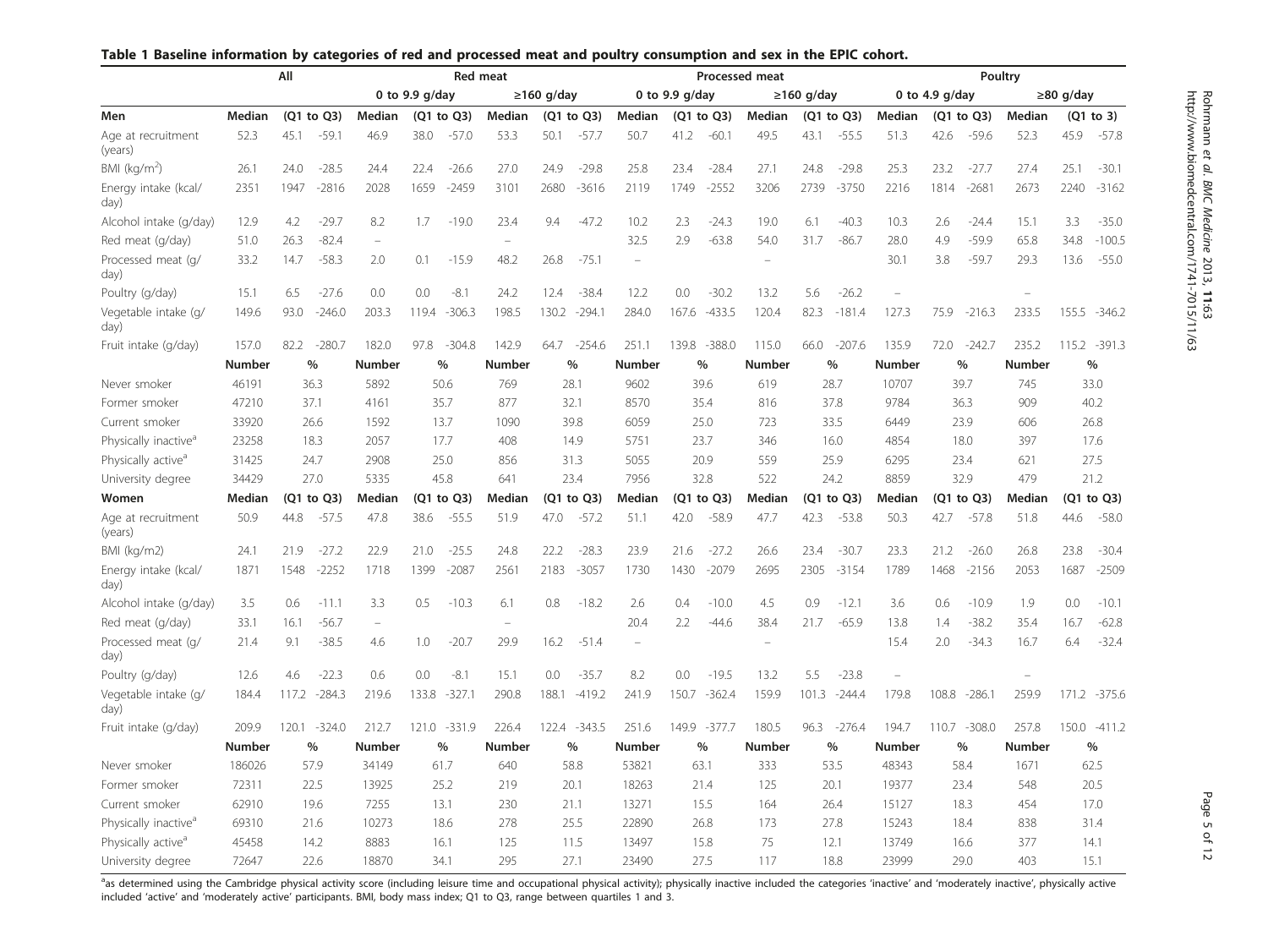| Intake (g/d)   |                           | Mean (s.e.) intake <sup>a</sup> (24 hour recall; g/d) | $N_{cases}$ |      | $HRb$ 95% CI <sup>b</sup> |      | HR <sup>c</sup> 95% CI <sup>c</sup> |      | $HRd$ 95% Cl <sup>d</sup> |
|----------------|---------------------------|-------------------------------------------------------|-------------|------|---------------------------|------|-------------------------------------|------|---------------------------|
|                | Men                       | Women                                                 |             |      |                           |      |                                     |      |                           |
| Red meat       |                           |                                                       |             |      |                           |      |                                     |      |                           |
| 0 to 9.9       | 20.3(2.0)                 | 20.5(1.0)                                             | 3175        |      | $1.05$ $(0.99, 1.10)$     | 1.07 | (1.01, 1.13)                        |      | 1.04 (0.99, 1.10)         |
| 10 to 19.9     | 35.5(2.0)                 | 25.9(0.9)                                             | 2774        | 1.00 | (ref)                     | 1.00 | (ref)                               | 1.00 | (ref)                     |
| 20 to 39.9     | 47.9 (1.5)                | 33.1(0.7)                                             | 6459        | 1.02 | (0.98, 1.07)              | 1.01 | (0.97, 1.06)                        | 1.01 | (0.97, 1.06)              |
| 40 to 79.9     | 62.3(1.4)                 | 44.8 (0.8)                                            |             | 1.04 | (0.99, 1.09)              | 0.99 | (0.94, 1.03)                        | 0.99 | (0.94, 1.03)              |
| 80 to 159.9    | 81.0 (2.0)                | 55.9 (1.5)                                            |             | 1.15 | (1.09, 1.21)              | 1.03 | (0.98, 1.09)                        | 1.03 | (0.97, 1.08)              |
| $160+$         | 110.8(7.7)<br>70.9 (10.8) |                                                       | 362         |      | $1.37$ $(1.23, 1.54)$     | 1.14 | (1.01, 1.28)                        | 1.10 | (0.98, 1.24)              |
| Processed meat |                           |                                                       |             |      |                           |      |                                     |      |                           |
| 0 to 9.9       | 14.9(0.9)                 | 14.3(0.5)                                             | 6236        | 1.00 | (0.96, 1.04)              | 1.04 | (0.99, 1.08)                        | 1.01 | (0.97, 1.06)              |
| 10 to 19.9     | 37.5 (1.5)                | 26.9(0.6)                                             | 4683        | 1.00 | (ref)                     | 1.00 | (ref)                               | 1.00 | (ref)                     |
| 20 to 39.9     | 51.1(1.2)                 | 36.1(0.6)                                             | 7301        | 1.06 | (1.03, 1.11)              | 1.03 | (0.99, 1.07)                        | 1.03 | (0.99, 1.07)              |
| 40 to 79.9     | 71.6(1.4)                 | 46.6(0.9)                                             | 5997        | 1.17 | (1.12, 1.22)              | 1.09 | (1.05, 1.14)                        | 1.09 | (1.04, 1.13)              |
| 80 to 159.9    | 90.7(2.4)                 | 57.8 (2.5)                                            | 1904        |      | 1.36 (1.28, 1.44)         | 1.21 | (1.14, 1.28)                        | 1.20 | (1.13, 1.28)              |
| $160+$         | 121.3(7.7)                | 71.0 (12.2)                                           | 223         |      | $1.74$ $(1.51, 2.00)$     |      | 1.44 (1.24, 1.66)                   | 1.43 | (1.24, 1.64)              |
| Poultry        |                           |                                                       |             |      |                           |      |                                     |      |                           |
| 0 to 4.9       | 9.7(0.8)                  | 10.5(0.5)                                             | 6973        | 1.08 | (1.04, 1.13)              | 1.08 | (1.04, 1.13)                        | 1.08 | (1.03, 1.12)              |
| 5 to 9.9       | 11.4(1.0)                 | 12.5(0.6)                                             | 4568        | 1.00 | (ref)                     | 1.00 | (ref)                               | 1.00 | (ref)                     |
| 10 to 19.9     | 20.4(1.1)                 | 16.0(0.6)                                             | 7211        | 0.97 | (0.94, 1.01)              | 0.98 | (0.95, 1.02)                        | 0.98 | (0.95, 1.02)              |
| 20 to 39.9     | 22.4(1.1)                 | 22.4(0.8)                                             | 4563        | 0.95 | (0.91, 0.99)              | 0.97 | (0.93, 1.02)                        | 0.97 | (0.93, 1.01)              |
| 40 to 79.9     | 36.6(2.2)                 | 26.3(1.4)                                             | 2702        | 0.95 | (0.90, 1.00)              | 0.97 | (0.93, 1.03)                        | 0.97 | (0.92, 1.02)              |
| $80+$          | 50.3(6.1)                 | 35.6 (6.2)                                            | 327         | 1.03 | (0.92, 1.15)              | 1.05 | (0.94, 1.18)                        | 1.05 | (0.94, 1.18)              |

<span id="page-5-0"></span>

<sup>a</sup>means (and SD) computed from 24-hour recalls based on categories from FFQs; <sup>b</sup>stratified by age (one-year age groups), sex, study center; <sup>c</sup>stratified by age (one-year age groups), sex, study center, adjusted for education (five categories), body weight (continuous), body height (continuous), total energy intake (continuous), alcohol consumption (continuous), physical activity (four categories), smoking status (seven categories), smoking duration (six categories); <sup>d</sup>stratified by age (one-year age groups), sex, study center, adjusted for education (five categories), body weight (continuous), body height (continuous), total energy intake (continuous), alcohol consumption (continuous), physical activity (four categories), smoking status (seven categories), smoking duration (six categories), meat intake mutually adjusted for each other. CI, confidence interval; FFQs, food frequency questionnaires; HR, hazard rate; N, number; s.e., standard error.

continuous models either. While the associations were similar in the uncalibrated and calibrated models for red meat and poultry, the association between processed meat consumption and all-cause mortality was stronger in the calibrated model: per 50 g increase in daily processed meat consumption, the HR for all-cause mortality was 1.18 (95% CI 1.11 to 1.25). In the calibrated spline models, we observed significantly higher all-cause mortality with higher consumption of processed meat and

Table 3 Association between consumption of red and processed meat, and poultry and all-cause mortality in EPIC.

|                           | <b>Observed</b>     | <b>Calibrated</b>     |
|---------------------------|---------------------|-----------------------|
|                           | $HRa$ (95% CI)      | $HRa$ (95% CI)        |
| Red meat (per 100 g)      | 1.02 (0.98 to 1.06) | 1.02 (0.98 to 1.06)   |
| Processed meat (per 50 g) | 1.09 (1.06 to 1.12) | $1.18$ (1.11 to 1.25) |
| Poultry (per 50 g)        | 0.96 (0.92 to 0.99) | 0.95 (0.87 to 1.04)   |

<sup>a</sup>stratified by age (one-year age groups), sex, study center, adjusted for education (five categories), body weight (continuous), body height (continuous), total energy intake (continuous), alcohol consumption (continuous), physical activity (four categories), smoking status (seven categories), smoking duration (six categories); CI, confidence interval; HR, hazard rate.

no statistically significant association with red meat or poultry intake (Figure [1](#page-6-0)). However, all-cause mortality was higher among participants with very low or no red meat consumption.

We also explored the association of meat intake with mortality in models without adjusting for total energy intake. However, the results were identical for models not including (data not shown) and including total energy intake. Results were also similar for models including total energy and fruit and vegetable intake. The associations between red or processed meat or poultry intake and all-cause mortality were also similar for the first two years or after the first two years of follow-up (data not shown).

For processed meat, for which we observed statistically significant associations with overall mortality, we examined whether this effect differed by sub-groups of our population. We did not observe statistically significant effect modification by sex (Table [4](#page-7-0)), with similarly increased all-cause mortality in both sexes, although the association was statistically significant only among men (HR = 1.35, 95% CI 1.16 to 1.58, 160+ versus 10 to 19.9 g/day), but not among women (HR =  $1.38$ , 95% CI 0.95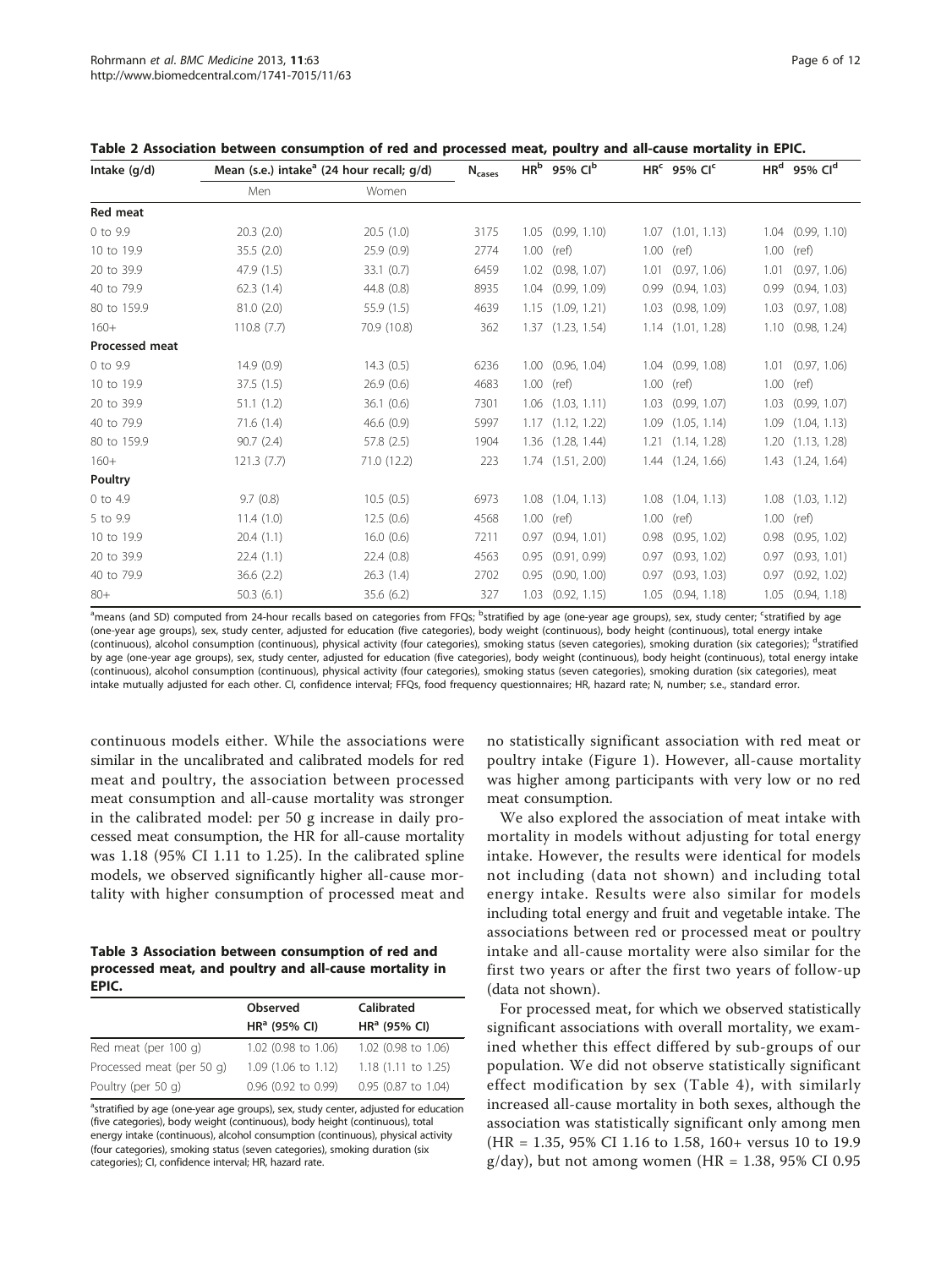to 2.00; P-interaction 0.88). This may be due to the relatively small number of deaths among women in the highest processed meat consumption category (29 women; 194 men). There was also a statistically significant interaction between smoking and processed meat consumption (P-interaction 0.01), with mortality being significantly increased among former (HR = 1.68, 95% CI 1.29 to 2.18) and current smokers ( $HR = 1.47$ , 95% CI 1.18 to 1.83), but there was no association among never smokers ( $HR =$ 1.24, 95% CI 0.89 to 1.72). However, the small number of deaths among never smokers has to be taken into account  $(n = 44; 72$  among former and 107 among current smokers in the top consumption category). We observed a statistically significant interaction with body mass index, such that the association between processed meat consumption and all-cause mortality was stronger in lean than in overweight and obese participants (P-interaction 0.04). Those with a lower fruit and vegetable intake (below median intake) had a higher overall mortality in the highest consumption category of processed meat  $(160 + g/day)$  as compared to subjects with a fruit and vegetable intake

above the median intake (P-interaction 0.001).

No statistically significant heterogeneity between countries was observed for the associations of processed meat and poultry consumption with mortality (P-values >0.05), but was observed for the association of red meat intake with mortality (P-value 0.006). This heterogeneity was not driven by risk estimates from a particular country (data not shown).

Very high consumption of red meat was associated with a non-significantly increased cancer mortality, but not with deaths due to cardiovascular diseases, respiratory diseases, diseases of the digestive tract, or any other cause of deaths (Table [5](#page-8-0)). However, the increase in risk was not observed in the continuous model. In contrast, participants who consumed 160+ g of processed meat per day had an increased risk of dying of cardiovascular diseases compared with those who consumed only moderate amounts (10 to 19.9 g/day; HR = 1.72, 95% CI 1.29 to 2.30); this association was also observed in the continuous model, even after correcting for measurement error  $(HR = 1.30, 95\% \text{ CI } 1.17 \text{ to } 1.45 \text{ per } 50 \text{ g/day})$ . There was also a significant positive association between processed meat consumption and risk of dying from cancer (HR =

<span id="page-6-0"></span>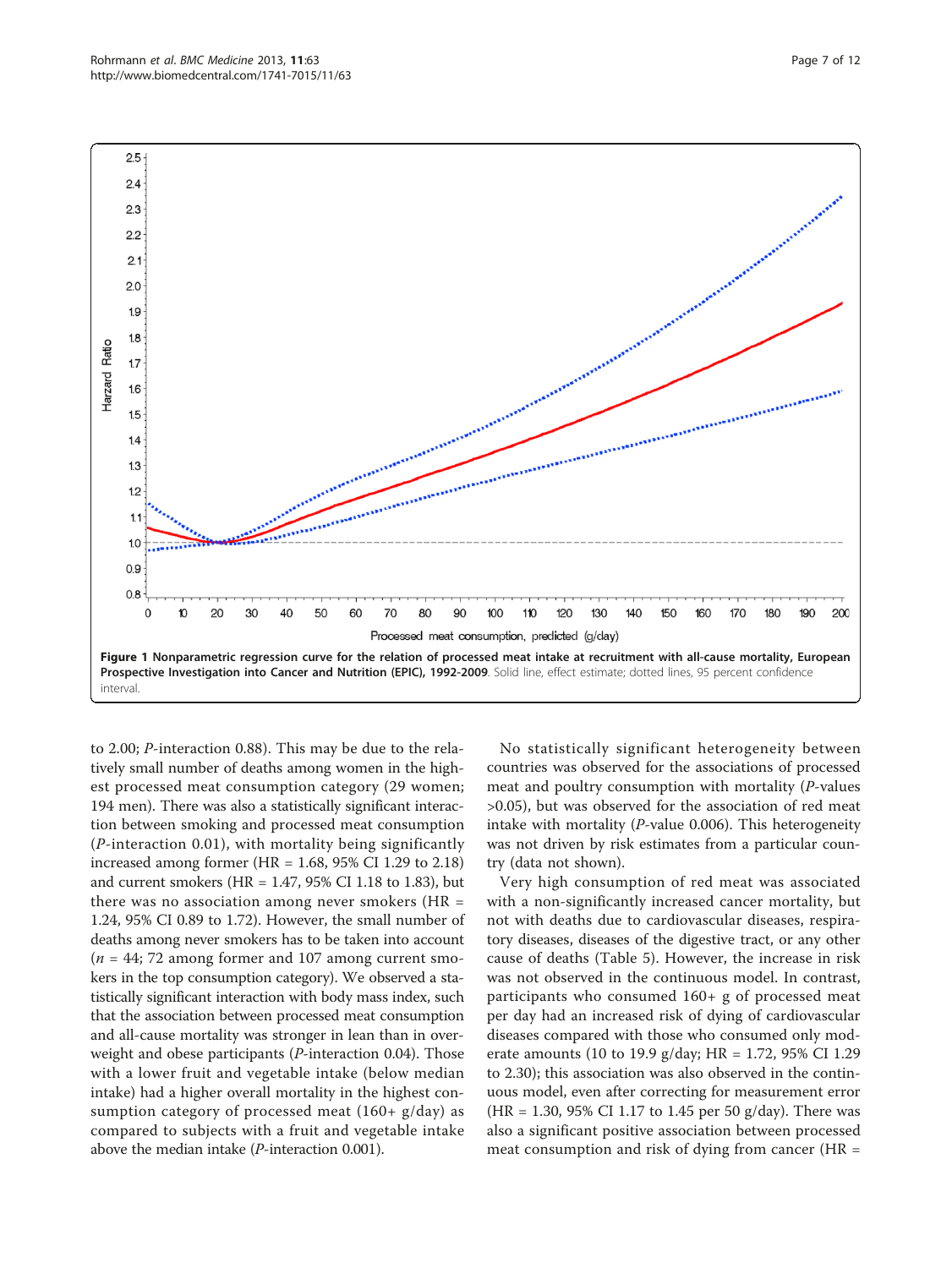|                                                                                                                                    |            | Intake (g/day)            |         |                           |                           |                           |                           |               |  |  |  |
|------------------------------------------------------------------------------------------------------------------------------------|------------|---------------------------|---------|---------------------------|---------------------------|---------------------------|---------------------------|---------------|--|--|--|
|                                                                                                                                    |            | $0 - 9.9$                 | 10-19.9 | 20-39.9                   | 40-79.9                   | 80-159.9                  | $160+$                    | P-interaction |  |  |  |
| Sex                                                                                                                                |            |                           |         |                           |                           |                           |                           |               |  |  |  |
| Males                                                                                                                              | <b>HR</b>  | 0.99                      | 1.00    | 1.00                      | 1.04                      | 1.13                      | 1.32                      |               |  |  |  |
|                                                                                                                                    | (95% CI)   | (0.91, 1.07)              | (ref.)  | (0.94, 1.07)              | (0.98, 1.12)              | (1.04, 1.22)              | (1.12, 1.54)              |               |  |  |  |
| Females                                                                                                                            | <b>HR</b>  | 1.05                      | 1.00    | 1.04                      | 1.09                      | 1.22                      | 1.37                      |               |  |  |  |
|                                                                                                                                    | (95% CI)   | (1.00, 1.10)              | (ref.)  | (0.99, 1.09)              | (1.04, 1.16)              | (1.10, 1.34)              | (0.94, 2.00)              | 0.88          |  |  |  |
| Alcohol <sup>a</sup>                                                                                                               |            |                           |         |                           |                           |                           |                           |               |  |  |  |
| <median< td=""><td><b>HR</b></td><td>1.00</td><td>1.00</td><td>1.02</td><td>1.08</td><td>1.19</td><td>1.35</td><td></td></median<> | <b>HR</b>  | 1.00                      | 1.00    | 1.02                      | 1.08                      | 1.19                      | 1.35                      |               |  |  |  |
|                                                                                                                                    | (95% CI)   | $(0.94 \text{ to } 1.06)$ | (ref.)  | $(0.97 \text{ to } 1.08)$ | $(1.02 \text{ to } 1.15)$ | $(1.09 \text{ to } 1.30)$ | $(1.09 \text{ to } 1.69)$ |               |  |  |  |
| $\geq$ median                                                                                                                      | <b>HR</b>  | 1.03                      | 1.00    | 1.05                      | 1.1                       | 1.19                      | 1.45                      | 0.71          |  |  |  |
|                                                                                                                                    | (95% CI)   | $(0.97 \text{ to } 1.10)$ | (ref.)  | $(0.99 \text{ to } 1.11)$ | $(1.03 \text{ to } 1.17)$ | $(1.09 \text{ to } 1.31)$ | $(1.19 \text{ to } 1.77)$ |               |  |  |  |
| <b>BMI</b>                                                                                                                         |            |                           |         |                           |                           |                           |                           |               |  |  |  |
| $<$ 25 kg/m <sup>2</sup>                                                                                                           | <b>HR</b>  | 1.06                      | 1.00    | 1.03                      | 1.10                      | 1.15                      | 1.63                      |               |  |  |  |
|                                                                                                                                    | (95% CI)   | $(1.00 \text{ to } 1.13)$ | (ref.)  | $(0.97 \text{ to } 1.09)$ | $(1.03 \text{ to } 1.18)$ | $(1.04 \text{ to } 1.28)$ | $(1.27 \text{ to } 2.09)$ |               |  |  |  |
| $\geq$ 25 kg/m <sup>2</sup>                                                                                                        | <b>HR</b>  | 0.99                      | 1.00    | 1.04                      | 1.09                      | 1.25                      | 1.38                      |               |  |  |  |
|                                                                                                                                    | $(95%$ CI) | $(0.93 \text{ to } 1.05)$ | (ref.)  | $(0.99 \text{ to } 1.10)$ | $(1.03 \text{ to } 1.15)$ | $(1.15 \text{ to } 1.35)$ | $(1.15 \text{ to } 1.65)$ | 0.04          |  |  |  |
| Smoking status                                                                                                                     |            |                           |         |                           |                           |                           |                           |               |  |  |  |
| Never                                                                                                                              | <b>HR</b>  | 1.02                      | 1.00    | 0.99                      | 1.01                      | 1.15                      | 1.24                      |               |  |  |  |
|                                                                                                                                    | (95% CI)   | (0.96, 1.09)              | (ref.)  | (0.93, 1.05)              | (0.94, 1.08)              | (1.03, 1.29)              | (0.89, 1.72)              |               |  |  |  |
| Former                                                                                                                             | <b>HR</b>  | 1.03                      | 1.00    | 1.07                      | 1.14                      | 1.26                      | 1.68                      |               |  |  |  |
|                                                                                                                                    | (95% CI)   | (0.95, 1.11)              | (ref.)  | (0.99, 1.14)              | (1.06, 1.24)              | (1.12, 1.41)              | (1.29, 2.18)              |               |  |  |  |
| Current                                                                                                                            | <b>HR</b>  | 1.04                      | 1.00    | 1.08                      | 1.15                      | 1.26                      | 1.47                      |               |  |  |  |
|                                                                                                                                    | (95% CI)   | (0.95, 1.13)              | (ref.)  | (1.01, 1.16)              | (1.07, 1.25)              | (1.13, 1.40)              | (1.18, 1.83)              | 0.01          |  |  |  |
| Fruits and vegetables                                                                                                              |            |                           |         |                           |                           |                           |                           |               |  |  |  |
| <median< td=""><td><b>HR</b></td><td>1.1</td><td>1.00</td><td>1.04</td><td>1.1</td><td>1.2</td><td>1.53</td><td></td></median<>    | <b>HR</b>  | 1.1                       | 1.00    | 1.04                      | 1.1                       | 1.2                       | 1.53                      |               |  |  |  |
|                                                                                                                                    | $(95%$ CI) | $(1.04 \text{ to } 1.17)$ | (ref.)  | $(0.99 \text{ to } 1.10)$ | $(1.04 \text{ to } 1.16)$ | $(1.11$ to $1.30)$        | $(1.29 \text{ to } 1.83)$ |               |  |  |  |
| $\geq$ median                                                                                                                      | <b>HR</b>  | 0.99                      | 1.00    | 1.03                      | 1.08                      | 1.2                       | 1.27                      |               |  |  |  |
|                                                                                                                                    | (95% CI)   | $(0.94 \text{ to } 1.05)$ | (ref.)  | $(0.97 \text{ to } 1.08)$ | $(1.01 \text{ to } 1.15)$ | $(1.09 \text{ to } 1.32)$ | $(0.99 \text{ to } 1.63)$ | 0.001         |  |  |  |

<span id="page-7-0"></span>Table 4 Association between processed meat consumption and all-cause mortality by sex, alcohol consumption, BMI, smoking status, and fruit and vegetable consumption.

<sup>a</sup>Cut-offs: alcohol: 14.8 g (men), 3.8 g (women); fruits and vegetables: 326 g (men), 414 g (women). BMI, body mass index; CI, confidence interval; HR, hazard rate.

1.11, 95% CI 1.03 to 1.21 per 50 g/day) or other causes of death (HR = 1.22, 95% CI 1.11 to 1.34 per 50 g/day). Since the results of the categorical model deviated from the continuous model, we reexamined the association between processed meat intake and cancer risk using the lowest consumption category (0 to 9.9 g/d) as reference and observed a statistically significantly increased risk for cancer mortality for those who consumed 80 to 159.9 g/day (HR = 1.12, 95% CI 1.01 to 1.24) and a non-significantly increased risk in the highest consumption category (HR = 1.19, 95% CI 0.93 to 1.51). Although for some categories of processed meat intake a positive association with mortality from respiratory diseases and digestive tract diseases was obtained, the continuous models failed to reach statistical significance. Poultry consumption was not consistently associated with deaths from any of these causes.

## **Discussion**

In the EPIC cohort, a high consumption of processed meat was related to moderately higher all-cause mortality. After

correction for measurement error, red meat intake was no longer associated with mortality, and there was no association with the consumption of poultry. Processed meat consumption was associated with increased risk of death from cardiovascular diseases and cancer.

The largest study so far, the National Institutes of Health-American Association of Retired Persons (NIH-AARP) cohort in the US, reported positive associations of both red and processed meat consumption with risk for all-cause mortality [[8\]](#page-10-0). In that cohort, the association was stronger for red meat than for processed meat intake, which might be due to the fact that red meat in that US cohort also included processed meat. Similarly, in the Nurses' Health Study and the Health Professionals Follow-up Study (HPFS), high red meat intake was related to higher all-cause mortality [[6\]](#page-10-0). The effect was similar for unprocessed and processed red meat. Similar associations were reported in other [[10,](#page-10-0)[14](#page-11-0),[17\]](#page-11-0), but not all, studies [\[15\]](#page-11-0). Also, several vegetarian studies did not find increased all-cause mortality among non-vegetarians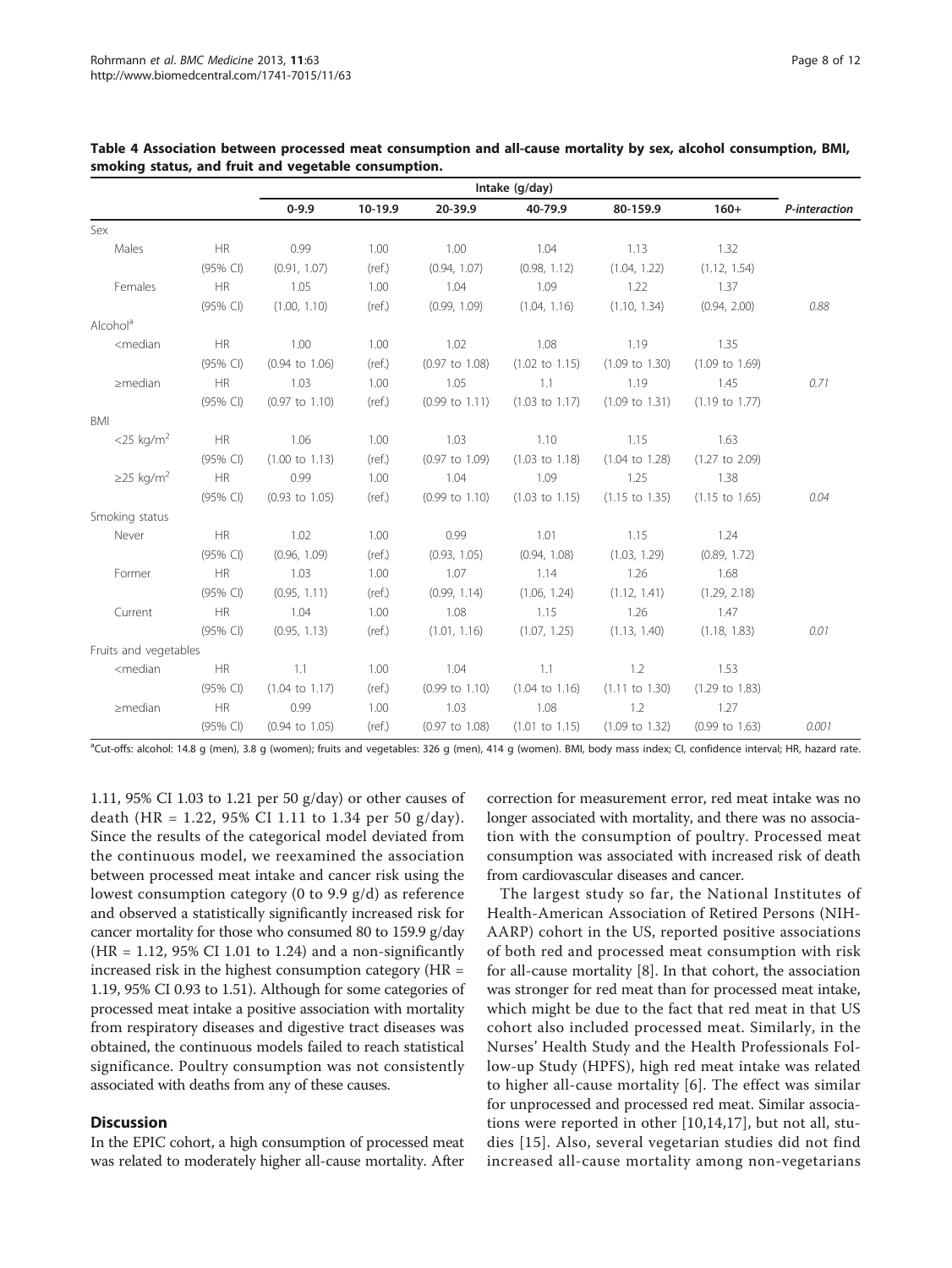|                | Cardiovascular diseases |                 |              |             | Cancer          |              |             |                 | <b>Respiratory diseases</b> |             |                 | Digestive tract | Other cause of death |                 |              |  |
|----------------|-------------------------|-----------------|--------------|-------------|-----------------|--------------|-------------|-----------------|-----------------------------|-------------|-----------------|-----------------|----------------------|-----------------|--------------|--|
| Intake $(g/d)$ | N <sub>cases</sub>      | HR <sup>a</sup> | 95% CI       | $N_{cases}$ | HR <sup>a</sup> | 95% CI       | $N_{cases}$ | HR <sup>a</sup> | 95% CI                      | $N_{cases}$ | HR <sup>a</sup> | 95% CI          | $N_{cases}$          | HR <sup>a</sup> | 95% CI       |  |
| Red meat       |                         |                 |              |             |                 |              |             |                 |                             |             |                 |                 |                      |                 |              |  |
| 0 to 9.9       | 695                     | 1.03            | (0.92, 1.16) | 1077        | 1.04            | (0.95, 1.14) | 164         | 1.09            | (0.84, 1.41)                | 74          | 0.81            | (0.58, 1.14)    | 1019                 | 1.10            | (1.00, 1.21) |  |
| 10 to 19.9     | 613                     | 1.00            | (ref.)       | 1052        | 1.00            | (ref.)       | 116         | 1.00            | (ref.)                      | 74          | 1.00            | (ref.)          | 833                  | 1.00            | (ref.)       |  |
| 20 to 39.9     | 1395                    | 1.01            | (0.91, 1.11) | 2477        | 1.04            | (0.96, 1.12) | 227         | 0.86            | (0.68, 1.09)                | 170         | 0.95            | (0.72, 1.25)    | 1971                 | 1.02            | (0.94, 1.11) |  |
| 40 to 9.9      | 1862                    | 1.02            | (0.92, 1.12) | 3353        | 0.99            | (0.91, 1.06) | 357         | 0.92            | (0.73, 1.16)                | 239         | 0.84            | (0.64, 1.11)    | 2800                 | 0.98            | (0.90, 1.07) |  |
| 80 to 159.9    | 924                     | 1.04            | (0.93, 1.17) | 1759        | 1.03            | (0.95, 1.13) | 194         | 1.05            | (0.81, 1.37)                | 144         | 0.88            | (0.64, 1.21)    | 1433                 | 1.03            | (0.94, 1.14) |  |
| $160+$         | 67                      | 1.07            | (0.82, 1.40) | 143         | 1.21            | (1.00, 1.46) | 10          | 0.80            | (0.40, 1.60)                | 14          | 1.02            | (0.55, 1.90)    | 112                  | 1.17            | (0.95, 1.44) |  |
| Per 100 g/day  |                         |                 |              |             |                 |              |             |                 |                             |             |                 |                 |                      |                 |              |  |
| Observed       |                         | 1.10            | (1.00, 1.19) |             | 1.01            | (0.94, 1.08) |             | 1.02            | (0.83, 1.24)                |             | 1.04            | (0.82, 1.32)    |                      | 1.01            | (0.95, 1.09) |  |
| Calibrated     |                         | 1.09            | (1.00, 1.18) |             | 1.00            | (0.94, 1.07) |             | 1.06            | (0.88, 1.28)                |             | 1.03            | (0.83, 1.29)    |                      | 1.02            | (0.94, 1.10) |  |
| Processed meat |                         |                 |              |             |                 |              |             |                 |                             |             |                 |                 |                      |                 |              |  |
| 0 to 9.9       | 1635                    | 1.06            | (0.96, 1.16) | 2223        | 0.96            | (0.90, 1.03) | 322         | 1.11            | (0.90, 1.37)                | 161         | 1.08            | (0.83, 1.41)    | 1654                 | 1.10            | (1.02, 1.18) |  |
| 10 to 19.9     | 855                     | 1.00            | (ref.)       | 1848        | 1.00            | (ref.)       | 171         | 1.00            | (ref.)                      | 112         | 1.00            | (ref.)          | 1547                 | 1.00            | (ref.)       |  |
| 20 to 39.9     | 1335                    | 1.05            | (0.96, 1.15) | 2745        | 1.01            | (0.95, 1.07) | 287         | 1.21            | (0.99, 1.47)                | 209         | 1.30            | (1.02, 1.64)    | 2496                 | 1.03            | (0.97, 1.10) |  |
| 40 to 79.9     | 1222                    | 1.16            | (1.05, 1.28) | 2252        | 1.03            | (0.96, 1.10) | 220         | 1.29            | (1.04, 1.61)                | 178         | 1.37            | (1.06, 1.78)    | 1889                 | 1.09            | (1.02, 1.18) |  |
| 80 to 159.9    | 453                     | 1.35            | (1.18, 1.54) | 714         | 1.08            | (0.98, 1.19) | 60          | 1.27            | (0.91, 1.77)                | 48          | 1.18            | (0.80, 1.73)    | 526                  | 1.28            | (1.14, 1.43) |  |
| $160+$         | 56                      | 1.72            | (1.29, 2.30) | 79          | 1.15            | (0.90, 1.46) | 8           | 1.73            | (0.82, 3.65)                | 7           | 1.58            | (0.70, 3.54)    | 56                   | 1.64            | (1.24, 2.18) |  |
| Per 50 g/day   |                         |                 |              |             |                 |              |             |                 |                             |             |                 |                 |                      |                 |              |  |
| Observed       |                         | 1.15            | (1.09, 1.21) |             | 1.06            | (1.02, 1.10) |             | 1.10            | (0.98, 1.25)                |             | 1.04            | (0.91, 1.20)    |                      | 1.11            | (1.06, 1.15) |  |
| Calibrated     |                         | 1.30            | (1.17, 1.45) |             | 1.11            | (1.03, 1.21) |             | 1.22            | (0.97, 1.54)                |             | 1.09            | (0.82, 1.47)    |                      | 1.22            | (1.11, 1.34) |  |
| Poultry        |                         |                 |              |             |                 |              |             |                 |                             |             |                 |                 |                      |                 |              |  |
| 0 to 4.9       | 1494                    | 1.05            | (0.96, 1.15) | 2502        | 1.10            | (1.03, 1.17) | 297         | 1.11            | (0.91, 1.35)                | 189         | 1.03            | (0.81, 1.30)    | 2220                 | 1.09            | (1.01, 1.17) |  |
| 5 to 9.9       | 982                     | 1.00            | (ref.)       | 1706        | 1.00            | (ref.)       | 184         | 1.00            | (ref.)                      | 132         | 1.00            | (ref.)          | 1383                 | 1.00            | (ref.)       |  |
| 10 to 19.9     | 1565                    | 1.00            | (0.92, 1.09) | 2649        | 1.00            | (0.94, 1.06) | 294         | 0.99            | (0.82, 1.20)                | 191         | 0.89            | (0.71, 1.12)    | 2286                 | 0.98            | (0.91, 1.05) |  |
| 20 to 39.9     | 907                     | 0.92            | (0.83, 1.01) | 1853        | 0.99            | (0.93, 1.07) | 153         | 0.95            | (0.75, 1.20)                | 121         | 0.85            | (0.66, 1.11)    | 1344                 | 1.02            | (0.95, 1.11) |  |
| 40 to 79.9     | 541                     | 0.90            | (0.81, 1.01) | 1024        | 1.01            | (0.93, 1.10) | 123         | 1.05            | (0.82, 1.34)                | 68          | 0.85            | (0.63, 1.16)    | 853                  | 1.00            | (0.92, 1.10) |  |
| $80+$          | 67                      | 0.94            | (0.73, 1.21) | 127         | 1.00            | (0.83, 1.20) | 17          | 1.37            | (0.82, 2.28)                | 14          | 1.42            | (0.80, 2.50)    | 82                   | 1.10            | (0.88, 1.39) |  |
| Per 50 g/day   |                         |                 |              |             |                 |              |             |                 |                             |             |                 |                 |                      |                 |              |  |
| Observed       |                         | 0.93            | (0.85, 1.01) |             | 0.97            | (0.91, 1.03) |             | 1.21            | (1.06, 1.38)                |             | 0.89            | (0.71, 1.13)    |                      | 1.01            | (0.95, 1.07) |  |
| Calibrated     |                         | 0.84            | (0.69, 1.03) |             | 0.98            | (0.82, 1.16) |             |                 | 1.32 (1.02, 1.73)           |             | 0.72            | (0.41, 1.29)    |                      | 1.05            | (0.91, 1.21) |  |

<span id="page-8-0"></span>Table 5 Association between meat consumption and cause-specific mortality in EPIC.

<sup>a</sup>stratified by age (one-year age groups), sex, study center, adjusted for education (five categories), body weight (continuous), body height (continuous), total energy intake (continuous), alcohol consumption (continuous), physical activity (four categories), smoking status (seven categories), smoking duration (six categories); CI, confidence interval; HR, hazard rate; N, number.

compared with vegetarians [\[9,11,13,](#page-10-0)[16\]](#page-11-0). The EPIC results do not show the lowest relative risks (RRs) for subjects in the lowest meat intake category, but a slight J-shaped association with the lowest risk among subjects with lowto-moderate meat consumption. This was observed for red meat and poultry. Also, taking into account the results from the studies that evaluated vegetarian and low-meat diets, it appears that a low - but not a zero consumption of meat might be beneficial for health. This is understandable as meat is an important source of nutrients, such as protein, iron, zinc, several B-vitamins as well as vitamin A and essential fatty acids (linoleic acid and to a minor extent eicosapentaenoic and docosahexaenoic acids also). A sub-optimal supply of some of these nutrients due to an unbalanced type of vegetarian diet seems possible and might be associated with an increased risk for morbidity and mortality. However, support for

this hypothesis from the literature is not strong, especially when looking at the population level. Alternatively, subjects with very moderate meat consumption may be the group with the highest proportion of healthconscious subjects who also try to optimize their diet (as part of a healthy lifestyle).

In contrast to the US results, we observed a consistent association between processed meat consumption and total mortality but not between red meat consumption and total mortality. Processed meats such as sausages, salami and bacon have a higher content of saturated fatty acids and cholesterol than fresh red meat; the latter is often consumed after removing the visible fat tissue, whereas the proportion of fat in sausages often reaches 50% of the weight or even more. Both high saturated fat and cholesterol intake have been found to be related to the risk of coronary heart disease [[2](#page-10-0)]. Also, processed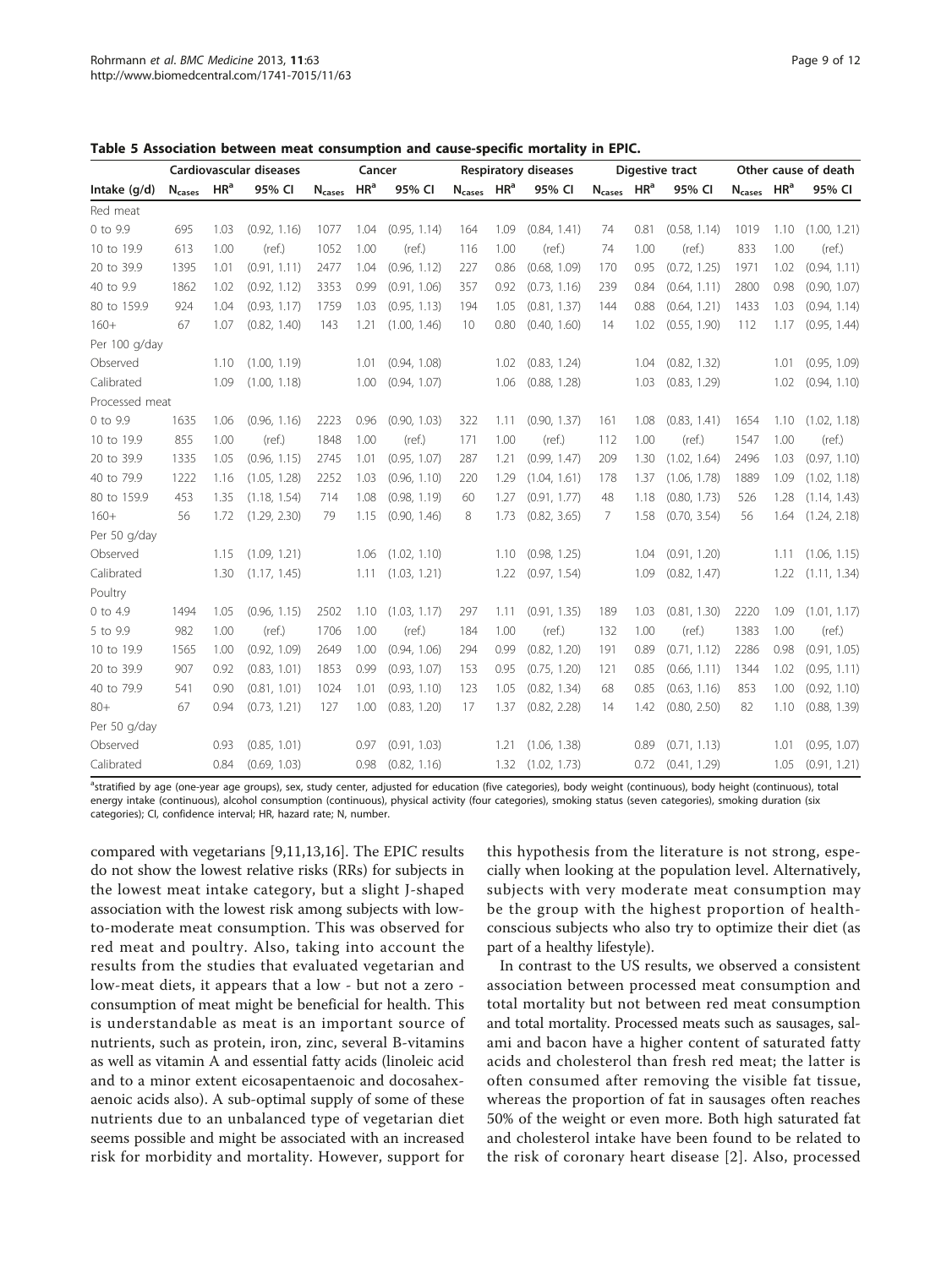meat is treated by salting, curing, or smoking in order to improve the durability of the food and/or to improve color and taste. These processes, however, lead to an increased intake of carcinogens or their precursors (polycyclic aromatic hydrocarbons, heterocyclic aromatic amines, nitrosamines) or to a high intake of specific compounds possibly enhancing the development of carcinogenic processes (for example, nitrite).

We estimated that 3.3% of all deaths could be prevented if processed meat consumption were below 20 g/day. In the AARP cohort, the preventable fraction was estimated to be much higher, that is, 20% if women decreased their processed meat consumption to less than 1.6 g/1,000 kcal/ day (the authors did not state the preventable fraction for men [[8\]](#page-10-0)). The preventable fraction was estimated to be 9.3% in the HPFS and 7.6% in the Nurses' Health Study if the participants lowered their red meat (processed and unprocessed) consumption to less than 0.5 servings per day. The difference between the US studies and our result is likely due to the stronger risk estimates observed in the US cohorts compared with our cohort, but may also be explained by higher meat consumption in the US than in Europe.

As in the US cohorts, EPIC participants with a high processed meat intake had an increased risk of cardiovascular and cancer mortality. We have previously reported an increased risk of colorectal [\[29](#page-11-0)] and gastric [[30](#page-11-0)] cancer with high meat, in particular processed meat, consumption. However, in contrast to the US cohorts [[6,8\]](#page-10-0), there was no statistically significant association of red meat consumption with risk of cancer or cardiovascular mortality. Also, in the Japan Collaborative Cohort Study, meat consumption up to 100 g/day was not related to increased mortality from cardiovascular disease [\[7](#page-10-0)].

The EPIC study has several strengths including its prospective design, the large sample size and the assessment of diet using two different methods, that is, dietary questionnaires and a 24-hour dietary recall in a representative sub-sample of the cohort. In a series of validation studies, correlation coefficients for meat intake between 12 24 hour recalls and food questionnaires ranged between 0.4 and 0.7 [\[31\]](#page-11-0). The single 24-hour recalls in a representative sample of the cohorts allow for partly correcting for systematic over- and underestimation of dietary intakes [[32,33\]](#page-11-0). It is, therefore, important to note that the impact of the calibration method in our study was such that the risk estimates from the calibrated data are usually stronger than the non-calibrated results. Nevertheless, measurement error may still have an effect on calibrated RRs to a certain extent because the error structure in the reference method is not entirely independent of that in the FFQ [[34,35\]](#page-11-0). A further methodological strength of

the EPIC cohort is the inclusion of individuals from 10 European countries with distinctly diverging meat consumption habits [\[36](#page-11-0)]. A high between-person variation in diet decreases the impact of measurement error and enables the detection of only modest diet-disease relationships. We did explore meat intake in models with and without adjusting for total energy intake. In models adjusting for energy intake, meat intake must substitute the intake of other non-specified energy-providing foods. However, the results were identical for models including and not including total energy intake and also for models including total energy and fruit and vegetable intake, which have also been considered important in the development of chronic diseases. The results observed in this study were, thus, robust in a number of different models with different interpretation. Lastly, loss to follow-up is negligible as vital status is known for 98% of the cohort.

We cannot exclude residual confounding, in particular due to incomplete adjustment for active and passive smoking. The sub-group analysis for processed meat showed heterogeneity according to smoking, with significant associations only in former and current smokers and no significant associations in never smokers, which is compatible with residual confounding by smoking. Although EPIC includes ten European countries with a wide range of dietary behaviors, we observed relatively little heterogeneity in the association between meat consumption and overall mortality.

We relied on mortality information from death certificates but cause of death as coded on death certificates is not perfect. Deaths due to cancer are most correctly diagnosed, whereas deaths due to coronary heart disease tend to be overrepresented and respiratory diseases might be underrepresented [\[37](#page-11-0)-[39](#page-11-0)].

## Conclusions

The results of our analyses suggest that men and women with a high consumption of processed meat are at increased risk of early death, in particular due to cardiovascular diseases but also to cancer. In this population, reduction of processed meat consumption to less than 20 g/day would prevent more than 3% of all deaths. As processed meat consumption is a modifiable risk factor, health promotion activities should include specific advice on lowering processed meat consumption.

## Abbreviations

AARP: American Association of Retired Persons; CI: confidence interval; EPIC: European Prospective Investigation into Cancer and Nutrition; FFQ: food frequency questionnaire; HPFS: Health Professionals Follow-up Study; HR: hazard rate; ICD-10: 10<sup>th</sup> Revision of the International Classification of Diseases; LDL: low density lipoprotein; NIH: National Institutes of Health; PAR: population attributable risk; RR: relative risk.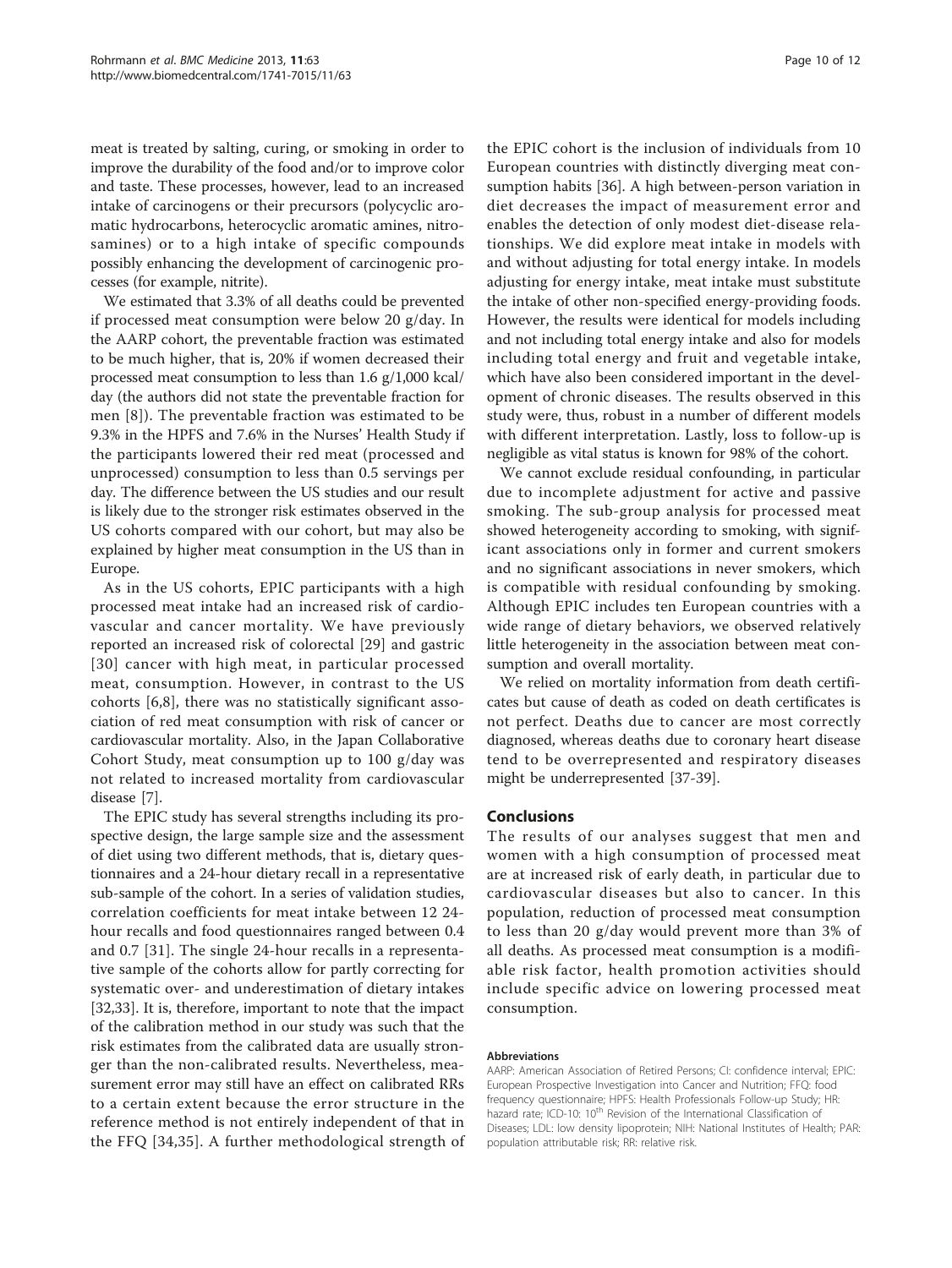#### <span id="page-10-0"></span>Authors' contributions

ER is the overall coordinator of the EPIC study, which he conceptualized, designed, and implemented in collaboration with the main investigators in the collaborating centers: Denmark: ATjønneland, KO; France: MCBR, FCC; Germany: RK, HB; Greece: ATrichopoulou, DT; Italy: VK, DP, SP, RT; Netherlands: HBBdM, PHMP; Spain: MJS, AB; Sweden: GH; UK: KTK, NW, TJK; IARC: IR. All authors contributed to recruitment, data collection/acquisition and/or biological sample collection, and are responsible for the ongoing follow-up and management of the EPIC cohort. This analysis was initiated and supervised by JL. The article was written by SR with assistance from JL, KO, and HBBdM, taking into account the comments and suggestions of the coauthors. All coauthors had the opportunity to comment on the analysis and interpretation of the findings and approved the final version for publication.

#### Competing interests

The authors declare that they have no competing interests.

#### Acknowledgements

The work described in this article was carried out with the financial support of Europe Against Cancer Program of the European Commission (SANCO); Deutsche Krebshilfe, Deutsches Krebsforschungszentrum, German Federal Ministry of Education and Research; Danish Cancer Society; Health Research Fund (FIS) of the Spanish Ministry of Health, Spanish Regional Governments of Andalucia, Asturias, Basque Country, Murcia and Navarra; ISCIII RCESP exp. C03/09, Spain; Cancer Research UK; Medical Research Council, United Kingdom; Stroke Association, United Kingdom; British Heart Foundation; Department of Health, United Kingdom; Food Standards Agency, United Kingdom; Wellcome Trust, United Kingdom; the Hellenic Health Foundation and the Stavros Niarchos Foundation; Italian Association for Research on Cancer (AIRC); Italian National Research Council, Fondazione-Istituto Banco Napoli, Italy; Dutch Ministry of Public Health, Welfare and Sports (VWS), Netherlands Cancer Registry (NKR), LK Research Funds, Dutch Prevention Funds, Dutch ZON (Zorg Onderzoek Nederland), World Cancer Research Fund (WCRF), Statistics Netherlands (The Netherlands); Swedish Cancer Society; Swedish Scientific Council; Regional Government of Skåne, Sweden; Nordforsk the Norwegian Cancer Society; French League against Cancer (LNCC); National Institute for Health and Medical Research (INSERM), France; Mutuelle Générale de l'Education Nationale (MGEN), France; 3M Co, France; Gustave Roussy Institute (IGR), France; and General Councils of France. The sponsors had no input in the design, conduct, analysis, or interpretation of the study, and did not influence manuscript preparation.

#### Author details

<sup>1</sup>Division of Cancer Epidemiology and Prevention, Institute of Social and Preventive Medicine, University of Zurich, 8001 Zurich, Switzerland. <sup>2</sup>Division of Cancer Epidemiology, Deutsches Krebsforschungszentrum, 69221 Heidelberg, Germany. <sup>3</sup>Section of Epidemiology, Department of Public Health, Aarhus University, 8000 Aarhus, Denmark. <sup>4</sup>National Institute for Public Health and the Environment (RIVM), 3720 Bilthoven, The Netherlands. 5 Department of Gastroenterology and Hepatology, University Medical Centre, 3508 Utrecht, The Netherlands. <sup>6</sup>Danish Cancer Society Research Center, 2100 Copenhagen, Denmark. <sup>7</sup>Inserm, Centre for Research in Epidemiology and Population Health, U1018, Institut Gustave Roussy, 94805 Villejuif, France. <sup>8</sup>Paris South University, UMRS 1018, 94805 Villejuif, France. <sup>9</sup>Nutritional Epidemiology Unit, Fondazione IRCCS Istituto Nazionale Tumori, 20133 Milan, Italy. <sup>10</sup>Molecular and Nutritional Epidemiology Unit, Cancer Research and Prevention Institute (ISPO), 50139 Florence, Italy. <sup>11</sup> Department of Clinical and Experimental Medicine, Federico II University, 80131 Naples, Italy. <sup>12</sup>Cancer Registry and Histopathology Unit, "Civile - M.P.Arezzo" Hospital, 97100 Ragusa, Italy. 13HuGeF - Human Genetics Foundation - Torino, 10126 Torino, Italy. 14Department of Epidemiology, German Institute of Human Nutrition Potsdam-Rehbrücke, 14558 Nuthetal, Germany. <sup>15</sup>Department of Public Health and Primary Care, University of Cambridge, Cambridge CB2 2QQ, UK. <sup>16</sup>Medical Research Council (MRC) Epidemiology Unit, Cambridge CB2 0QQ, UK. 17Cancer Epidemiology Unit, Nuffield Department of Clinical Medicine, University of Oxford, Oxford OX3 7LF, UK. 18WHO Collaborating Center for Food and Nutrition Policies, Department of Hygiene, Epidemiology and Medical Statistics, University of Athens Medical School,<br>11527 Athens, Greece. <sup>19</sup>Hellenic Health Foundation, 11527 Athens, Greece. <sup>20</sup> Department of Epidemiology, Harvard School of Public Health, Boston MA

02115, USA. <sup>21</sup>Bureau of Epidemiologic Research, Academy of Athens, 11527 Athens, Greece. <sup>22</sup>Julius Center, University Medical Center Utrecht, 3508 Utrecht, The Netherlands. <sup>23</sup>School of Public Health, Imperial College, London SW7 2AZ, UK. <sup>24</sup>Department of Community Medicine, University of Tromsø, 9037 Tromsø, Norway. <sup>25</sup>Department of Biostatistics, Faculty of Medicine, University of Oslo, 0317 Oslo, Norway. <sup>26</sup>Unit of Nutrition, Environment and Cancer, Cancer Epidemiology Research Program, Catalan Institute of Oncology (ICO), 08907 Barcelona, Spain. <sup>27</sup>Andalusian School of Public Health, 18080 Granada, Spain. <sup>28</sup>Consortium for Biomedical Research in Epidemiology and Public Health (CIBER Epidemiología y Salud Pública-CIBERESP), Spain. 29Department of Epidemiology, Murcia Regional Health Council, 30008 Murcia, Spain. 30Public Health Directorate Asturias, 33006 Oviedo, Spain. <sup>31</sup>Navarre Public Health Institute, 31003 Pamplona, Spain.<br><sup>32</sup>Public Health Division of Gipuzkoa, BIODonostia Research Institute, Department of Health of the Regional Government of the Basque Country, San Sebastian, Spain. 33Department of Clinical Sciences, Lund University, 20502 Malmö, Sweden. 34Department of Public Health and Clinical Medicine, Nutrition Research, 90185 Umeå University, Umeå, Sweden. <sup>35</sup>Department of Odontology, Cariology, Umeå University, 90185 Umeå, Sweden. <sup>36</sup>International Agency for Research on Cancer (IARC), 69008 Lyon, France. <sup>37</sup>Institute of Epidemiology, Helmholtz Centre Munich, 85764 Neuherberg, Germany.

#### Received: 5 October 2012 Accepted: 7 March 2013 Published: 7 March 2013

#### References

- American Institute for Cancer Research/World Cancer Research Fund: Food, Nutrition, Physical Activity, and the Prevention of Cancer: a Global Perspective Washington, DC: AICR; 2007.
- Mozaffarian D, Micha R, Wallace S: Effects on coronary heart disease of increasing polyunsaturated fat in place of saturated fat: a systematic review and meta-analysis of randomized controlled trials. PLoS Med 2010, 7:e1000252.
- 3. Bingham SA, Hughes R, Cross AJ: Effect of white versus red meat on endogenous N-nitrosation in the human colon and further evidence of a dose response. J Nutr 2002, 132:3522S-3525S.
- 4. Joosen AMCP, Kuhnle GGC, Aspinall SM, Barrow TM, Lecommandeur E, Azqueta A, Collins AR, Bingham SA: Effect of processed and red meat on endogenous nitrosation and DNA damage. Carcinogenesis 2009, 30:1402-1407.
- 5. Hebels DG, Sveje KM, de Kok MC, van Herwijnen MH, Kuhnle GG, Engels LG, Vleugels-Simon CB, Mares WG, Pierik M, Masclee AA, Kleinjans JC, de Kok TM: N-nitroso compound exposure-associated transcriptomic profiles are indicative of an increased risk for colorectal cancer. Cancer Lett 2011, 309:1-10.
- 6. Pan A, Sun Q, Bernstein AM, Schulze MB, Manson JE, Stampfer MJ, Willett WC, Hu FB: Red meat consumption and mortality: results from 2 prospective cohort studies. Arch Intern Med 2012, 172:555-563.
- Nagao M, Iso H, Yamagishi K, Date C, Tamakoshi A: Meat consumption in relation to mortality from cardiovascular disease among Japanese men and women. Eur J Clin Nutr 2012, 66:687-693.
- 8. Sinha R, Cross AJ, Graubard BI, Leitzmann MF, Schatzkin A: Meat intake and mortality: a prospective study of over half a million people. Arch Intern Med 2009, 169:562-571.
- 9. Key TJ, Appleby PN, Spencer EA, Travis RC, Roddam AW, Allen NE: Mortality in British vegetarians: results from the European Prospective Investigation into Cancer and Nutrition (EPIC-Oxford). Am J Clin Nutr 2009, 89:1613S-1619S.
- 10. Trichopoulou A, Bamia C, Trichopoulos D: Anatomy of health effects of Mediterranean diet: Greek EPIC prospective cohort study. BMJ 2009, 338: b2337.
- 11. Chang-Claude J, Hermann S, Eilber U, Steindorf K: Lifestyle determinants and mortality in German vegetarians and health-conscious persons: results of a 21-year follow-up. Cancer Epidemiol Biomarkers Prev 2005, 14:963-968.
- 12. Kelemen LE, Kushi LH, Jacobs DR Jr, Cerhan JR: Associations of dietary protein with disease and mortality in a prospective study of postmenopausal women. Am J Epidemiol 2005, 161:239-249.
- Appleby PN, Key TJ, Thorogood M, Burr ML, Mann J: Mortality in British vegetarians. Public Health Nutr 2002, 5:29-36.